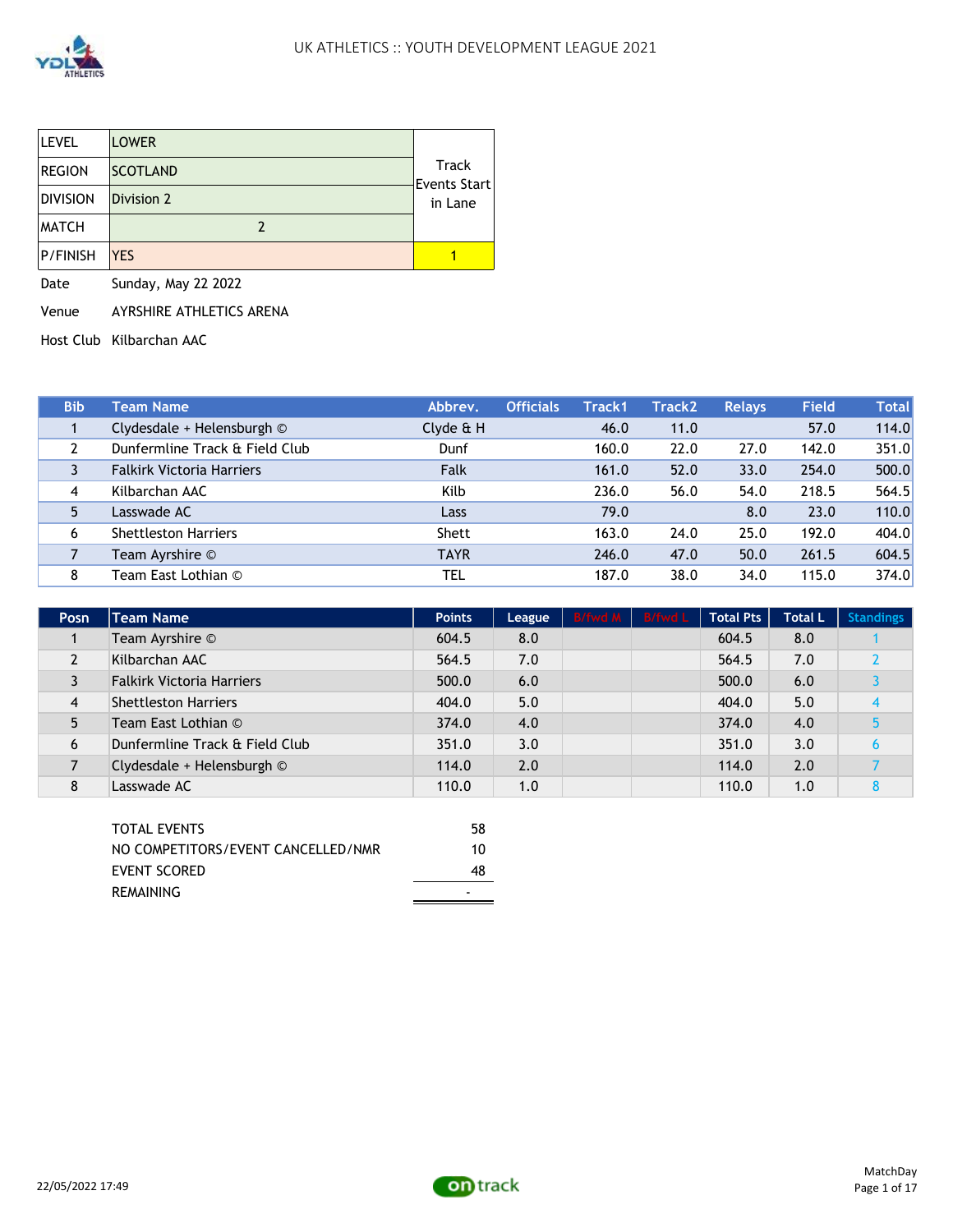

### **22/05/2022**

|                |                | 100m U15 Boys A      | Wind        | $-2.3$   |            |                |    | 100m U15 Boys B       | Wind        | $-2.0$ |            |
|----------------|----------------|----------------------|-------------|----------|------------|----------------|----|-----------------------|-------------|--------|------------|
| Posn           |                | No. Athlete          | Club        | Perf     | AAA        | Posn           |    | No. Athlete           | Club        | Perf   | <b>AAA</b> |
| 1              | 4              | Daniel BRUCE         | Kilb        | 13.13    |            | $\mathbf{1}$   |    | 44 Oran MCSHANE       | Kilb        | 13.71  |            |
| 2              | 3              | Hamish LAMONT        | Falk        | 13.27    |            | $\mathbf{2}$   |    | 33 Ethan GALLAGHER    | Falk        | 14.18  |            |
| 3              | $\mathbf{1}$   | <b>Ben HAMMERMAN</b> | Clyde & H   | 14.14    |            | 3              | 88 | <b>Aaron MITCHELL</b> | TEL         | 14.49  |            |
| 4              | $\overline{7}$ | Matthew COX          | <b>TAYR</b> | 14.15    |            | 4              |    | 77 James GRAHAM       | <b>TAYR</b> | 15.46  |            |
| 5              | 8              | Sam RENTON           | <b>TEL</b>  | 14.41    |            | 5              |    |                       |             |        |            |
| 6              | 5              | <b>Coutts DYLAN</b>  | Lass        | 14.48    |            | 6              |    |                       |             |        |            |
| $\overline{7}$ | $\mathcal{P}$  | Caleb MUNRO          | Dunf        | 14.57    |            | 7              |    |                       |             |        |            |
| 8              |                |                      |             |          |            | 8              |    |                       |             |        |            |
|                |                | 100m NS U15 Boys A   | Wind        |          |            |                |    | 100m NS U15 Boys B    | Wind        |        |            |
| Posn           |                | No. Athlete          | Club        | Perf     | <b>AAA</b> | Posn           |    | No. Athlete           | Club        | Perf   | <b>AAA</b> |
| 1              | 99             |                      | Event X     |          |            | 1              | 99 |                       | Event X     |        |            |
| 2              |                |                      |             |          |            | $\overline{2}$ |    |                       |             |        |            |
| 3              |                |                      |             |          |            | 3              |    |                       |             |        |            |
| 4              |                |                      |             |          |            | 4              |    |                       |             |        |            |
| 5              |                |                      |             |          |            | 5              |    |                       |             |        |            |
| 6              |                |                      |             |          |            | 6              |    |                       |             |        |            |
| 7              |                |                      |             |          |            | 7              |    |                       |             |        |            |
| 8              |                |                      |             |          |            | 8              |    |                       |             |        |            |
|                |                |                      |             |          |            |                |    |                       |             |        |            |
|                |                | 200m U15 Boys A      | Wind        | $-01.40$ |            |                |    | 200m U15 Boys B       | Wind        | 0.0    |            |
|                |                | Posn No. Athlete     | Club        | Perf     | <b>AAA</b> |                |    | Posn No. Athlete      | Club        | Perf   | <b>AAA</b> |
| 1              | 3              | <b>Hamish LAMONT</b> | Falk        | 26.36    |            | $\mathbf{1}$   |    | 33 Ethan GALLAGHER    | Falk        | 27.64  |            |
| 2              | 4              | Daniel BRUCE         | Kilb        | 26.41    |            | $\overline{2}$ |    | 77 Brady MCLEAN       | <b>TAYR</b> | 27.70  |            |
| 3              | 8              | Sam RENTON           | <b>TEL</b>  | 29.01    |            | 3              | 88 | Jake PAGE             | <b>TEL</b>  | 29.34  |            |
| 4              | $\overline{2}$ | <b>Caleb MUNRO</b>   | Dunf        | 29.35    |            | 4              | 44 | Cael DOLAN            | Kilb        | 29.62  |            |
| 5              |                | 7 Fraser QUATE       | <b>TAYR</b> | 29.46    |            | 5              |    |                       |             |        |            |
| 6              |                |                      |             |          |            | 6              |    |                       |             |        |            |
| $\overline{7}$ |                |                      |             |          |            | $\overline{7}$ |    |                       |             |        |            |
| 8              |                |                      |             |          |            | 8              |    |                       |             |        |            |
|                |                | 300m U15 Boys A      |             |          |            |                |    | 300m U15 Boys B       |             |        |            |
|                |                | Posn No. Athlete     | Club        | Perf     | AAA        |                |    | Posn No. Athlete      | Club        | Perf   | <b>AAA</b> |
| 1              | 4              | Joshua MUNGIN        | Kilb        | 39.60    | 3          | $\mathbf{1}$   |    | 88 Paddy FORSYTH      | <b>TEL</b>  | 42.87  |            |
| 2              | 8              | Howie ALLISON        | TEL         | 43.45    |            | $\overline{2}$ |    | 44 Ruarudh MILLER     | Kilb        | 45.54  |            |
| 3              | 7              | Nathan MOBBS         | <b>TAYR</b> | 45.89    |            | 3              |    | 77 Luke GRUNDY        | <b>TAYR</b> | 46.58  |            |
| 4              | 5              | Ruairidh WOOD        | Lass        | 47.64    |            | 4              |    |                       |             |        |            |
| 5              | 1              | Angus RITCHIE        | Clyde & H   | 49.57    |            | 5              |    |                       |             |        |            |
| 6              | 6              | Mark CLIFFORD        | Shett       | 50.51    |            | 6              |    |                       |             |        |            |
| 7<br>8         | 3              | <b>Alex MANN</b>     | Falk        | 54.34    |            | 7<br>8         |    |                       |             |        |            |

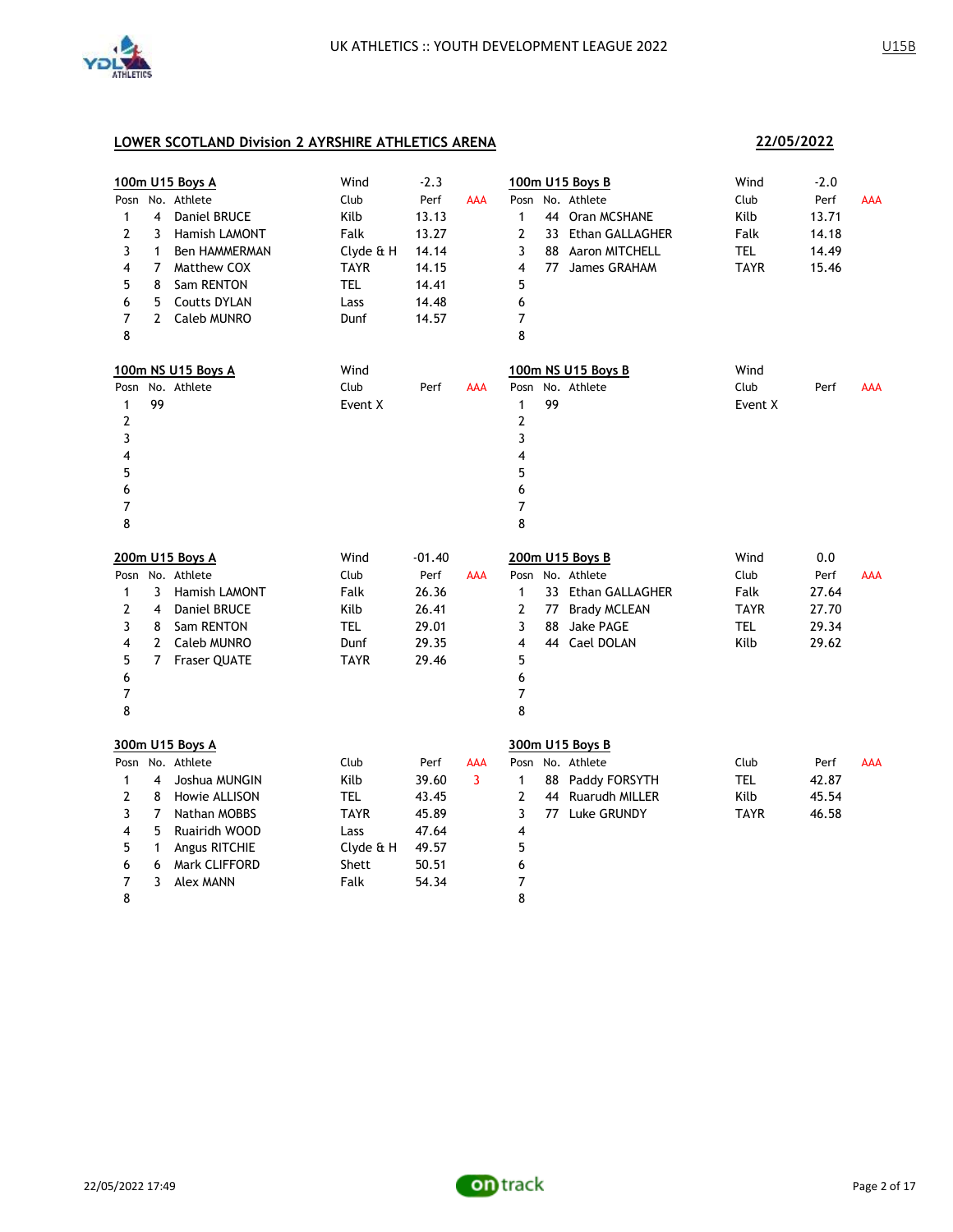

|                |                | 800m U15 Boys A        |                    |          |                |                         |    | 800m U15 Boys B        |                    |          |            |
|----------------|----------------|------------------------|--------------------|----------|----------------|-------------------------|----|------------------------|--------------------|----------|------------|
| Posn           |                | No. Athlete            | Club               | Perf     | AAA            | Posn                    |    | No. Athlete            | Club               | Perf     | AAA        |
| $\mathbf{1}$   | 4              | <b>Alastair STREET</b> | Kilb               | 02:10.88 | $\overline{2}$ | $\mathbf{1}$            |    | 44 Joshua MUNGIN       | Kilb               | 02:12.99 | 3          |
| 2              | 8              | Howie ALLISON          | <b>TEL</b>         | 02:13.58 | 3              | 2                       | 88 | <b>Charlie COPP</b>    | <b>TEL</b>         | 02:19.49 |            |
| 3              | 3              | <b>Ray TAYLOR</b>      | Falk               | 02:13.58 | 3              | 3                       | 77 | <b>Brady MCLEAN</b>    | <b>TAYR</b>        | 02:30.08 |            |
| 4              | 7              | Alasdair MACLEAN       | <b>TAYR</b>        | 02:26.41 |                | 4                       | 55 | Ruairidh WOOD          | Lass               | 02:33.69 |            |
| 5              | 5              | Jonathon MACQUEEN      | Lass               | 02:34.87 |                | 5                       | 11 | Angus RITCHIE          | Clyde & H 02:34.67 |          |            |
| 6              | $\mathbf{1}$   | Ewan DOCHERTY          | Clyde & H 02:37.19 |          |                | 6                       |    |                        |                    |          |            |
| 7              |                |                        |                    |          |                | 7                       |    |                        |                    |          |            |
| 8              |                |                        |                    |          |                | 8                       |    |                        |                    |          |            |
|                |                | 800m NS U15 Boys A     |                    |          |                |                         |    | 800m NS U15 Boys B     |                    |          |            |
| Posn           |                | No. Athlete            | Club               | Perf     | <b>AAA</b>     | Posn                    |    | No. Athlete            | Club               | Perf     | AAA        |
| $\mathbf{1}$   | 99             |                        | Event X            |          |                | $\mathbf{1}$            | 99 |                        | Event X            |          |            |
| 2              |                |                        |                    |          |                | $\mathbf{2}$            |    |                        |                    |          |            |
| 3              |                |                        |                    |          |                | 3                       |    |                        |                    |          |            |
| 4              |                |                        |                    |          |                | $\overline{\mathbf{4}}$ |    |                        |                    |          |            |
| 5              |                |                        |                    |          |                | 5                       |    |                        |                    |          |            |
| 6              |                |                        |                    |          |                | 6                       |    |                        |                    |          |            |
| 7              |                |                        |                    |          |                | 7                       |    |                        |                    |          |            |
| 8              |                |                        |                    |          |                | 8                       |    |                        |                    |          |            |
|                |                | 1500m U15 Boys A       |                    |          |                |                         |    | 1500m U15 Boys B       |                    |          |            |
|                |                | Posn No. Athlete       | Club               | Perf     | <b>AAA</b>     | Posn                    |    | No. Athlete            | Club               | Perf     | <b>AAA</b> |
| 1              | 8              | <b>Fraser LUPTON</b>   | <b>TEL</b>         | 04:21.83 |                | $\mathbf{1}$            |    | 33 Hamish HUNTER       | Falk               | 04:31.69 | 3          |
| $\overline{2}$ | 3              | Luke CULLITON          | Falk               | 04:22.49 |                | $\overline{2}$          | 88 | <b>Ben KRIEVS</b>      | <b>TEL</b>         | 05:13.52 |            |
| 3              | 4              | <b>Andrew SHORTS</b>   | Kilb               | 04:33.20 | 3              | 3                       |    | 77 Nicholas LATTO      | <b>TAYR</b>        | 05:18.33 |            |
| 4              | 7              | Sam WALTON             | <b>TAYR</b>        | 04:57.91 |                | 4                       |    |                        |                    |          |            |
| 5              | $\mathbf{1}$   | Lewis CAMERON          | Clyde & H 05:14.84 |          |                | 5                       |    |                        |                    |          |            |
| 6              |                |                        |                    |          |                | 6                       |    |                        |                    |          |            |
| 7              |                |                        |                    |          |                | 7                       |    |                        |                    |          |            |
| 8              |                |                        |                    |          |                | 8                       |    |                        |                    |          |            |
|                |                | 80m Hurdles U15 Boys A | Wind               | $-0.1$   |                |                         |    | 80m Hurdles U15 Boys B | Wind               | $-0.1$   |            |
| Posn           |                | No. Athlete            | Club               | Perf     | <b>AAA</b>     | Posn                    |    | No. Athlete            | Club               | Perf     | <b>AAA</b> |
| 1              | $\overline{7}$ | Matthew COX            | <b>TAYR</b>        | 15.48    |                | $\mathbf{1}$            |    | 77 James GRAHAM        | <b>TAYR</b>        | 17.33    |            |
| 2              | 8              | Sam RENTON             | <b>TEL</b>         | 16.61    |                | $\overline{2}$          |    |                        |                    |          |            |
| 3              | 3              | Ethan GALLAGHER        | Falk               | 17.37    |                | 3                       |    |                        |                    |          |            |
| 4              | 4              | Cael DOLAN             | Kilb               | 17.51    |                | 4                       |    |                        |                    |          |            |
| 5              |                |                        |                    |          |                | 5                       |    |                        |                    |          |            |
| 6              |                |                        |                    |          |                | 6                       |    |                        |                    |          |            |
| 7              |                |                        |                    |          |                | 7                       |    |                        |                    |          |            |
| 8              |                |                        |                    |          |                | 8                       |    |                        |                    |          |            |
|                |                |                        |                    |          |                |                         |    |                        |                    |          |            |

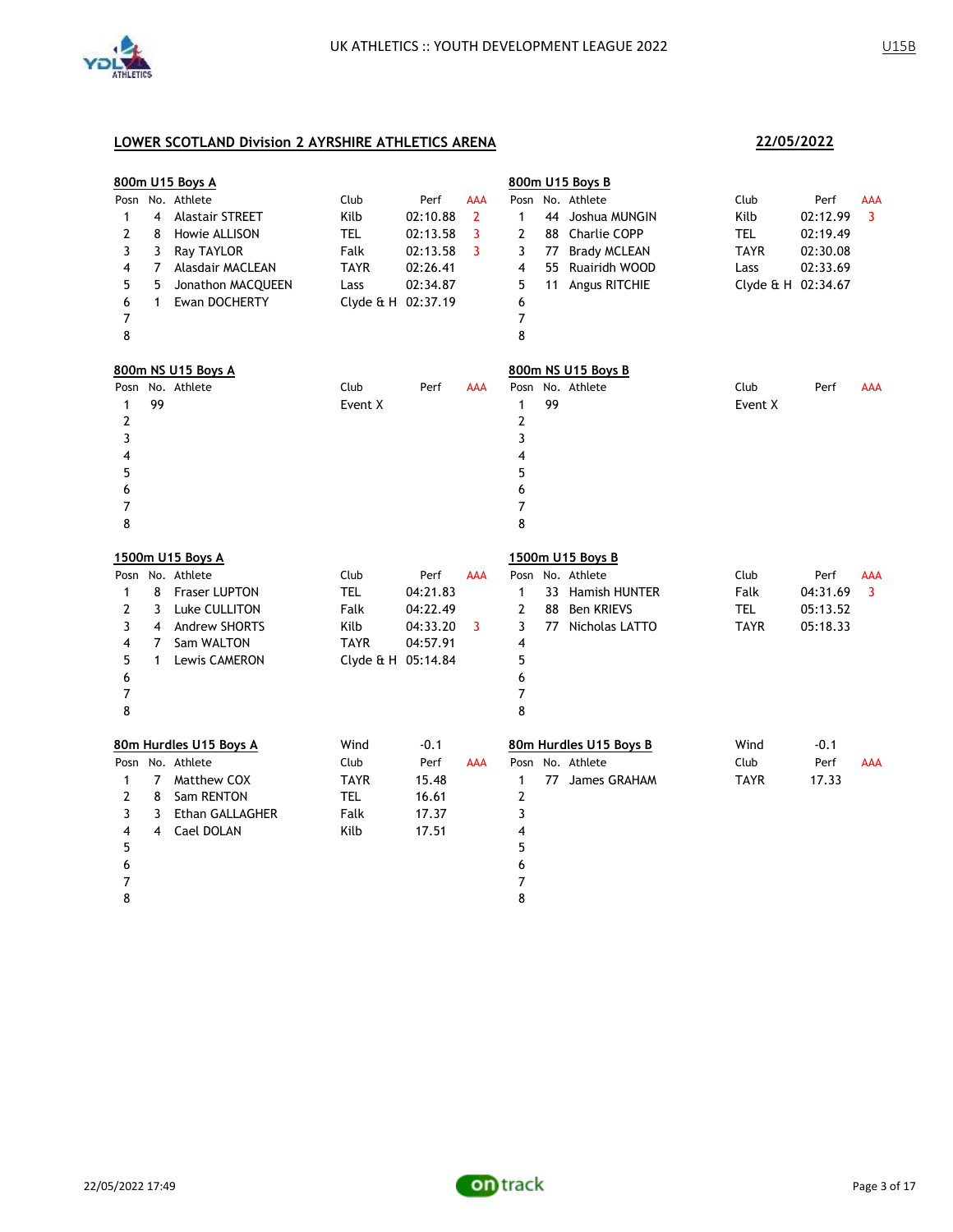

|      |    | Long Jump U15 Boys A |            |      |            |      |    | Long Jump U15 Boys B  |             |      |     |
|------|----|----------------------|------------|------|------------|------|----|-----------------------|-------------|------|-----|
| Posn |    | Bib Athlete          | Club       | Perf | <b>AAA</b> | Posn |    | Bib Athlete           | <b>Club</b> | Perf | AAA |
|      |    | <b>Ben HAMMERMAN</b> | Clyde & H  | 4.34 |            |      | 11 | Lewis CAMERON         | Clyde & H   | 3.51 |     |
| 2    | 3  | <b>Hamish HUNTER</b> | Falk       | 4.28 |            | 2    | 33 | Alex MANN             | Falk        | 3.50 |     |
| 3    | 44 | Oran MCSHANE         | Kilb       | 4.19 |            | 3    | 4  | Cael DOLAN            | Kilb        | 3.42 |     |
| 4    | 88 | Jake PAGE            | <b>TEL</b> | 4.07 |            | 4    | 77 | <b>Brady MCLEAN</b>   | <b>TAYR</b> | 3.29 |     |
| 5.   |    | James GRAHAM         | TAYR       | 3.60 |            | 5.   | 8  | <b>Elliot CAMERON</b> | tel         | 2.68 |     |
| 6    |    |                      |            |      |            | 6    |    |                       |             |      |     |
|      |    |                      |            |      |            |      |    |                       |             |      |     |
| 8    |    |                      |            |      |            | 8    |    |                       |             |      |     |
|      |    | High Jump U15 Boys A |            |      |            |      |    | High Jump U15 Boys B  |             |      |     |
| Posn |    | Bib Athlete          | Club       | Perf | <b>AAA</b> | Posn |    | Bib Athlete           | Club        | Perf | AAA |
|      | 2  | Caleb MUNRO          | Dunf       | 1.47 |            |      | 3. | Luke CULLITON         | Falk        | 1.35 |     |
|      | 33 | Ray TAYLOR           | Falk       | 1.45 |            | 2    | 44 | Oran MCSHANE          | Kilb        | 1.35 |     |
| 3    | 88 | Paddy FORSYTH        | <b>TEL</b> | 1.40 |            | 3    | 8  | <b>Jake PAGE</b>      | TEL         | 1.35 |     |
| 4    | 4  | <b>Daniel BRUCE</b>  | Kilb       | 1.35 |            |      |    |                       |             |      |     |

| Pole Vault U15 Boys A |                  |           |      |     | Pole Vault U15 Boys B |  |                  |      |      |     |
|-----------------------|------------------|-----------|------|-----|-----------------------|--|------------------|------|------|-----|
|                       | Posn Bib Athlete | Club      | Perf | AAA |                       |  | Posn Bib Athlete | Club | Perf | AAA |
| -98                   |                  | No Compet |      |     |                       |  |                  |      |      |     |

|      | Shot U15 Boys A |                      |             |      |            |      | Shot U15 Boys B |                     |             |      |            |  |
|------|-----------------|----------------------|-------------|------|------------|------|-----------------|---------------------|-------------|------|------------|--|
| Posn |                 | Bib Athlete          | Club        | Perf | <b>AAA</b> | Posn |                 | Bib Athlete         | Club        | Perf | <b>AAA</b> |  |
|      | 3               | Luke CULLITON        | Falk        | 8.44 |            |      |                 | 33 Ray TAYLOR       | Falk        | 6.02 |            |  |
| 2    | 8               | <b>Fraser LUPTON</b> | tel         | 7.15 |            | 2    |                 | 88 Ben KRIEVS       | TEL         | 5.42 |            |  |
|      |                 | 44 Ruarudh MILLER    | Kilb        | 6.57 |            |      | 7               | <b>Fraser QUATE</b> | <b>TAYR</b> | 4.61 |            |  |
| 4    |                 | Angus RITCHIE        | Clyde & H   | 6.56 |            | 4    |                 |                     |             |      |            |  |
| 5.   | 77              | Alasdair MACLEAN     | <b>TAYR</b> | 5.69 |            | 5    |                 |                     |             |      |            |  |
| 6    |                 |                      |             |      |            | 6    |                 |                     |             |      |            |  |
|      |                 |                      |             |      |            |      |                 |                     |             |      |            |  |
| 8    |                 |                      |             |      |            | 8    |                 |                     |             |      |            |  |
|      |                 |                      |             |      |            |      |                 |                     |             |      |            |  |

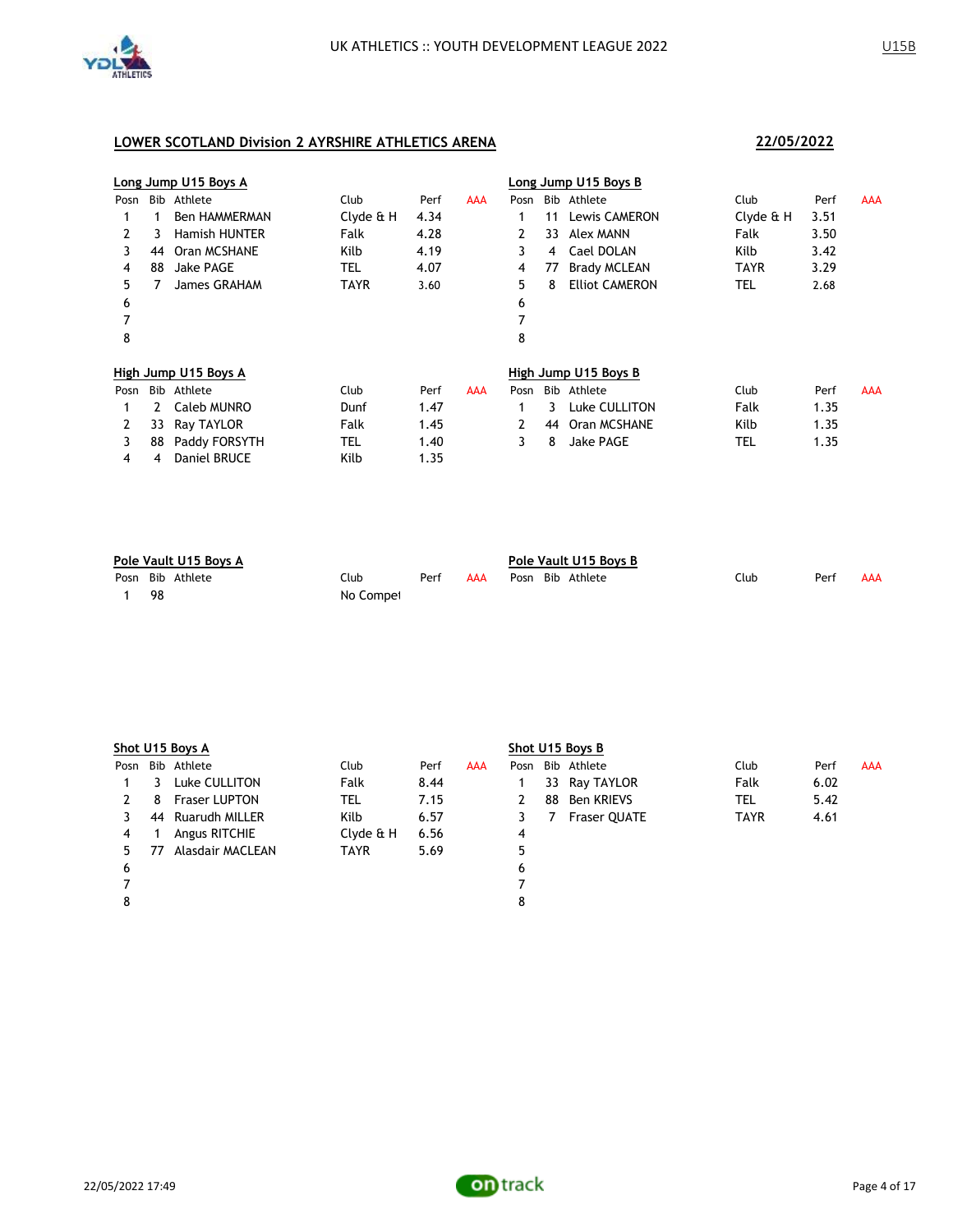

|                                              |                              | Discus U15 Boys A                                                                                                      |                                                                         |                                                            |            |                                              |                    | Discus U15 Boys B                                                                              |                                                   |                                        |            |
|----------------------------------------------|------------------------------|------------------------------------------------------------------------------------------------------------------------|-------------------------------------------------------------------------|------------------------------------------------------------|------------|----------------------------------------------|--------------------|------------------------------------------------------------------------------------------------|---------------------------------------------------|----------------------------------------|------------|
| 1<br>2<br>3<br>4<br>5<br>6<br>7<br>8         | $\overline{7}$               | Posn Bib Athlete<br>Nathan MOBBS                                                                                       | Club<br><b>TAYR</b>                                                     | Perf<br>19.29                                              | <b>AAA</b> | 1<br>2<br>3<br>4<br>5<br>6<br>7<br>8         |                    | Posn Bib Athlete<br>77 Fraser QUATE                                                            | Club<br><b>TAYR</b>                               | Perf<br>13.72                          | <b>AAA</b> |
|                                              |                              | Hammer U15 Boys A                                                                                                      |                                                                         |                                                            |            |                                              |                    | Hammer U15 Boys B                                                                              |                                                   |                                        |            |
| 1<br>2<br>3<br>4<br>5<br>6<br>7<br>8         | 7<br>6                       | Posn Bib Athlete<br>Nathan MOBBS<br>Mark CLIFFORD                                                                      | Club<br><b>TAYR</b><br>Shett                                            | Perf<br>16.42<br>10.37                                     | <b>AAA</b> | 1<br>2<br>3<br>4<br>5<br>6<br>7<br>8         |                    | Posn Bib Athlete                                                                               | Club                                              | Perf                                   | <b>AAA</b> |
|                                              |                              | Javelin U15 Boys A                                                                                                     |                                                                         |                                                            |            |                                              |                    | Javelin U15 Boys B                                                                             |                                                   |                                        |            |
| Posn<br>1<br>2<br>3<br>4<br>5<br>6<br>7<br>8 | 3<br>7<br>88<br>44<br>1<br>6 | Bib Athlete<br>Hamish LAMONT<br>Matthew COX<br>Charlie COPP<br>Ruarudh MILLER<br><b>Lewis CAMERON</b><br>Mark CLIFFORD | Club<br>Falk<br><b>TAYR</b><br><b>TEL</b><br>Kilb<br>Clyde & H<br>Shett | Perf<br>22.59<br>21.67<br>14.76<br>13.62<br>13.46<br>12.06 | <b>AAA</b> | Posn<br>1<br>2<br>3<br>4<br>5<br>6<br>7<br>8 | 33<br>8<br>77<br>4 | Bib Athlete<br><b>Alex MANN</b><br><b>Ben KRIEVS</b><br>Nicholas LATTO<br><b>Andrew SHORTS</b> | Club<br>Falk<br><b>TEL</b><br><b>TAYR</b><br>Kilb | Perf<br>20.34<br>14.36<br>8.32<br>7.91 | <b>AAA</b> |

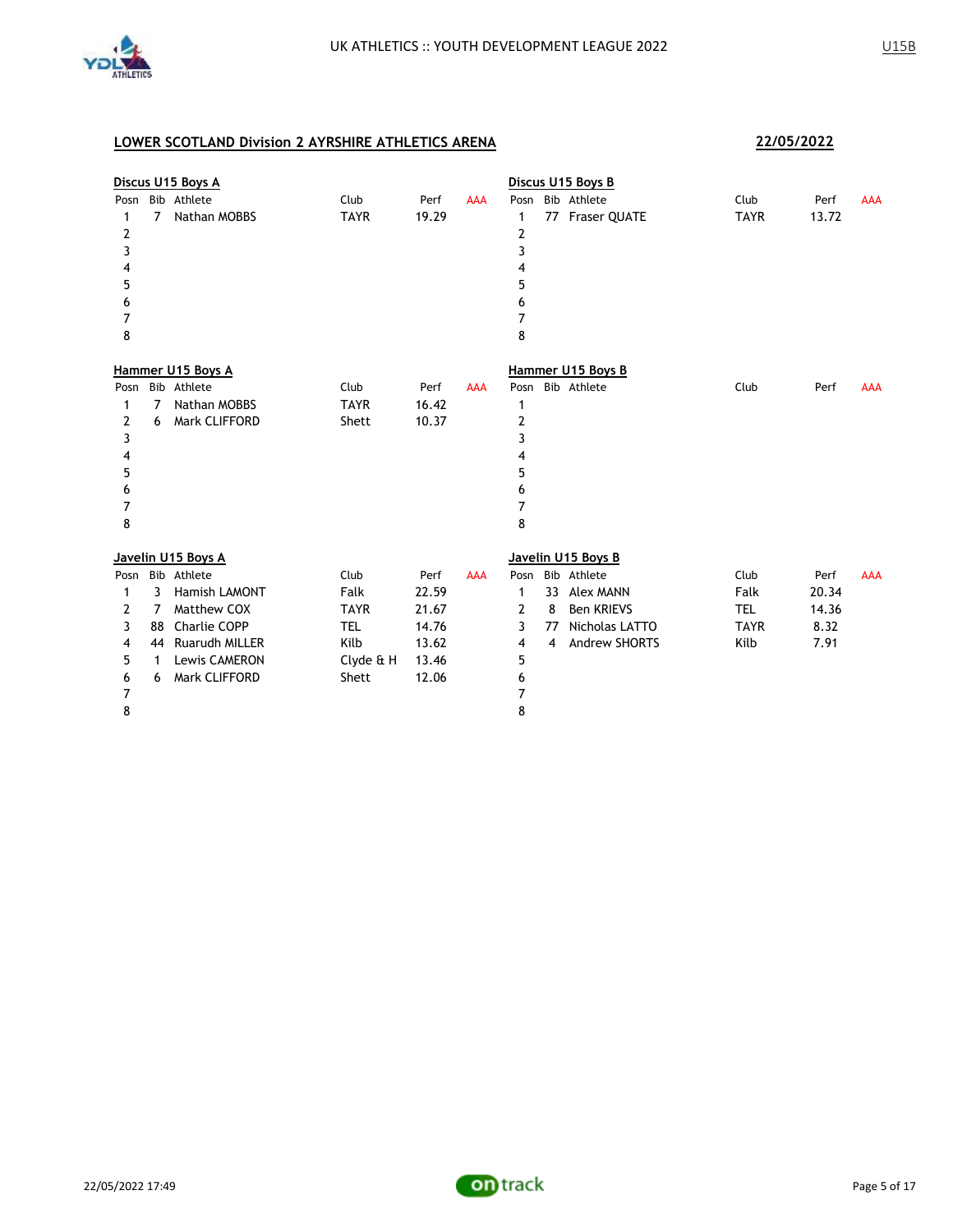

|               |    | 4 x 100m U15 Boys A                                       |             |       |
|---------------|----|-----------------------------------------------------------|-------------|-------|
|               |    | Posn No. Runners                                          | Club        | Perf  |
|               | 4  | Oran MCSHANE, Daniel BRUCE, Joshua MUNGIN, Cael DOLAN     | Kilb        | 52.08 |
| $\mathcal{P}$ | 3. | Luke CULLITON, Ray TAYLOR, Ethan GALLAGHER, Hamish LAMONT | Falk        | 52.41 |
| 3             | 8  | Sam RENTON, Howie ALLISON, Paddy FORSYTH, Elliot CAMERON  | TEL         | 55.51 |
| 4             |    | Fraser QUATE, Luke GRUNDY, Matthew COX, James GRAHAM      | <b>TAYR</b> | 56.36 |
| 5             |    |                                                           |             |       |
| 6             |    |                                                           |             |       |
|               |    |                                                           |             |       |
| 8             |    |                                                           |             |       |
|               |    |                                                           |             |       |

### **4 x 300m U15 Boys A**

|     | Posn No. Runners                                                | Club       | Perf     |
|-----|-----------------------------------------------------------------|------------|----------|
|     | 4 Joshua MUNGIN, Andrew SHORTS, Alastair STREET, Ruarudh MILLER | Kilb       | 02:55.89 |
|     | 2 8 Fraser LUPTON, Ben KRIEVS, Charlie COPP, Jake PAGE          | <b>TEL</b> | 03:05.12 |
| 3 7 | Nicholas LATTO, Nathan MOBBS, Sam WALTON, Alasdair MACLEAN      | TAYR       | 03:11.28 |
|     |                                                                 |            |          |

 

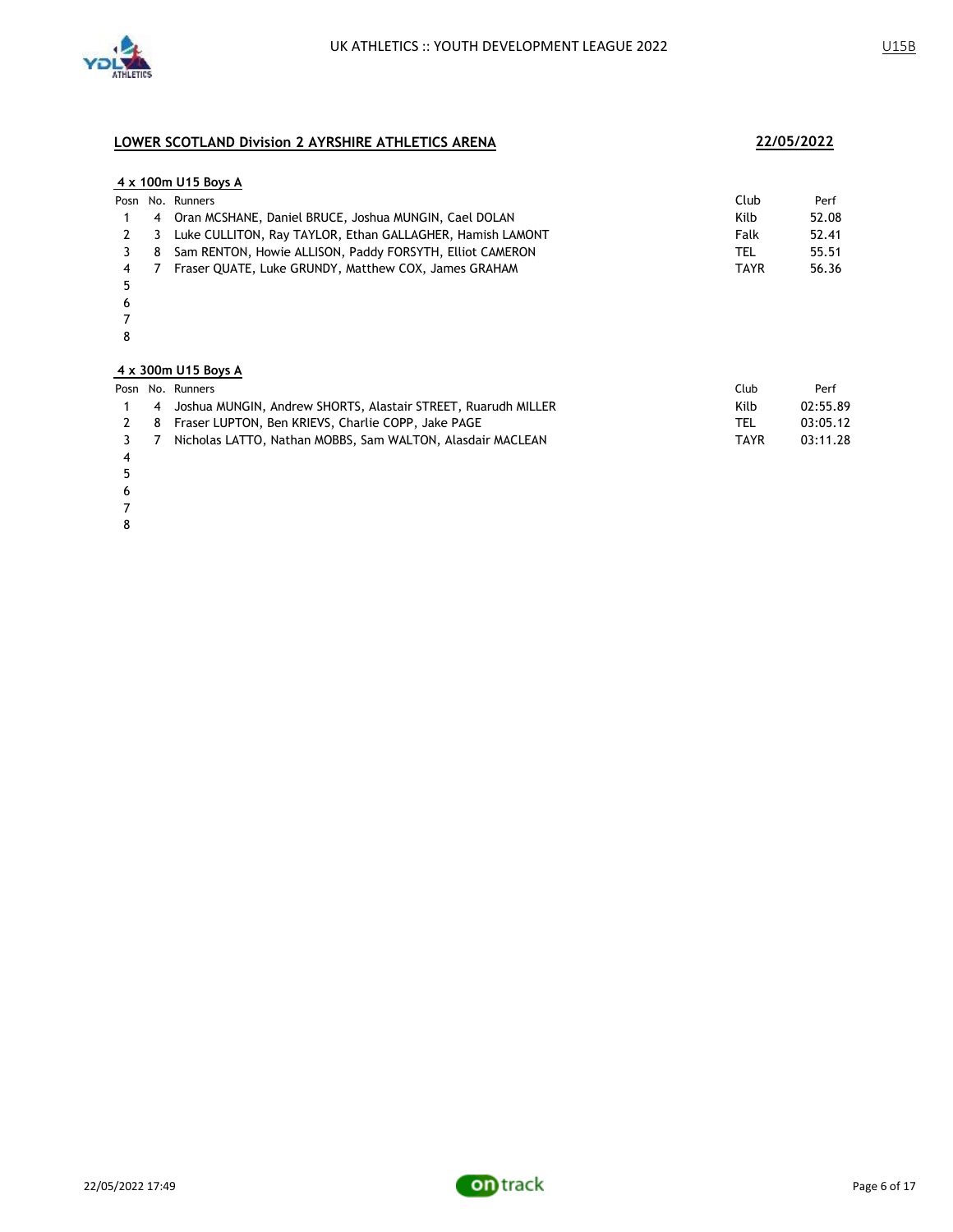

**22/05/2022**

|                |                | 100m U15 Girls A    | Wind        | $-1.7$ |                |                         |    | 100m U15 Girls B      | Wind        | $-4.2$   |            |
|----------------|----------------|---------------------|-------------|--------|----------------|-------------------------|----|-----------------------|-------------|----------|------------|
| Posn           |                | No. Athlete         | Club        | Perf   | AAA            | Posn                    |    | No. Athlete           | Club        | Perf     | <b>AAA</b> |
| 1              | 2              | Sophie THOMAS       | Dunf        | 12.91  | 3              | 1                       |    | 33 Lily KIMBERLEY     | Falk        | 15.05    |            |
| 2              | 8              | Aoife SWAN-ASHE     | <b>TEL</b>  | 13.74  |                | 2                       |    | 55 Yasmin KONG        | Lass        | 15.15    |            |
| 3              | 3              | Aimee CALDER        | Falk        | 14.13  |                | 3                       | 44 | <b>Grace FARQUHAR</b> | Kilb        | 15.36    |            |
| 4              | 5              | Emily CAMPBELL      | Lass        | 14.23  |                | $\overline{\mathbf{4}}$ |    | 66 Hannah MCNICHOL    | Shett       | 15.78    |            |
| 5              | 4              | <b>Emily CLARK</b>  | Kilb        | 14.33  |                | 5                       |    |                       |             |          |            |
| 6              | 6              | Ava MILLICAN        | Shett       | 14.48  |                | 6                       |    |                       |             |          |            |
| $\overline{7}$ |                | 7 Alice GOLDIE      | <b>TAYR</b> | 14.50  |                | $\overline{7}$          |    |                       |             |          |            |
| 8              |                |                     |             |        |                | 8                       |    |                       |             |          |            |
|                |                | 100m NS U15 Girls A | Wind        |        |                |                         |    | 100m NS U15 Girls B   | Wind        |          |            |
| Posn           |                | No. Athlete         | Club        | Perf   | AAA            | Posn                    |    | No. Athlete           | Club        | Perf     | <b>AAA</b> |
| 1              | 99             |                     | Event X     |        |                | 1                       | 99 |                       | Event X     |          |            |
| 2              |                |                     |             |        |                | $\overline{2}$          |    |                       |             |          |            |
| 3              |                |                     |             |        |                | 3                       |    |                       |             |          |            |
| 4              |                |                     |             |        |                | 4                       |    |                       |             |          |            |
| 5              |                |                     |             |        |                | 5                       |    |                       |             |          |            |
| 6              |                |                     |             |        |                | 6                       |    |                       |             |          |            |
| $\overline{7}$ |                |                     |             |        |                | 7                       |    |                       |             |          |            |
| 8              |                |                     |             |        |                | 8                       |    |                       |             |          |            |
|                |                | 200m U15 Girls A    | Wind        | 0.0    |                |                         |    | 200m U15 Girls B      | Wind        | $-01.80$ |            |
| Posn           |                | No. Athlete         | Club        | Perf   | AAA            | Posn                    |    | No. Athlete           | Club        | Perf     | <b>AAA</b> |
| 1              | 2              | Sophie THOMAS       | Dunf        | 26.67  | $\overline{2}$ | $\mathbf{1}$            |    | 22 Sarah KANE         | Dunf        | 30.22    |            |
| 2              | 8              | Aoife SWAN-ASHE     | <b>TEL</b>  | 27.60  | 4              | $\overline{2}$          | 77 | Eilidh DUNWOODIE      | <b>TAYR</b> | 30.99    |            |
| 3              | 3              | Aimee CALDER        | Falk        | 27.70  | 4              | 3                       | 44 | Iona HARTLEY          | Kilb        | 31.84    |            |
| 4              | 4              | Eva CARVIL          | Kilb        | 28.48  |                | 4                       |    | 66 Emily TOLLETT      | Shett       | 32.02    |            |
| 5              | 5              | Abbie FOSTER        | Lass        | 29.47  |                | 5                       |    | 33 Evie ROBERTSON     | Falk        | 32.88    |            |
| 6              | $\overline{7}$ | <b>Alice GOLDIE</b> | <b>TAYR</b> | 30.03  |                | 6                       |    |                       |             |          |            |
| 7              | 6              | Alicja TABOREK      | Shett       | 31.64  |                | 7                       |    |                       |             |          |            |
| 8              |                |                     |             |        |                | 8                       |    |                       |             |          |            |
|                |                | 300m U15 Girls A    |             |        |                |                         |    | 300m U15 Girls B      |             |          |            |
| Posn           |                | No. Athlete         | Club        | Perf   | AAA            | Posn                    |    | No. Athlete           | Club        | Perf     | <b>AAA</b> |
| 1              | 7              | Jaymee BROWN        | <b>TAYR</b> | 43.42  | 3              | $\mathbf{1}$            |    | 44 Lauren MCARTHUR    | Kilb        | 47.37    |            |
| 2              | 5              | <b>Eloise SCOTT</b> | Lass        | 44.33  | 4              | 2                       |    | 33 Eve DONALDSON      | Falk        | 48.66    |            |
| 3              | 8              | Aoife SWAN-ASHE     | <b>TEL</b>  | 44.70  | 4              | 3                       |    | 22 Milly MCKENZIE     | Dunf        | 49.72    |            |
| 4              | 2              | Amy JENKINSON       | Dunf        | 46.58  |                | 4                       | 77 | Eilidh COMRIE         | <b>TAYR</b> | 50.95    |            |
| 5              | 6              | Ava MILLICAN        | Shett       | 46.64  |                | 5                       | 66 | <b>Katie BURNS</b>    | Shett       | 54.70    |            |
| 6              | 3              | Lily KIMBERLEY      | Falk        | 48.15  |                | 6                       |    |                       |             |          |            |
| 7              | 4              | Freya MILLFORD      | Kilb        | 48.97  |                | 7                       |    |                       |             |          |            |
| 8              |                |                     |             |        |                | 8                       |    |                       |             |          |            |

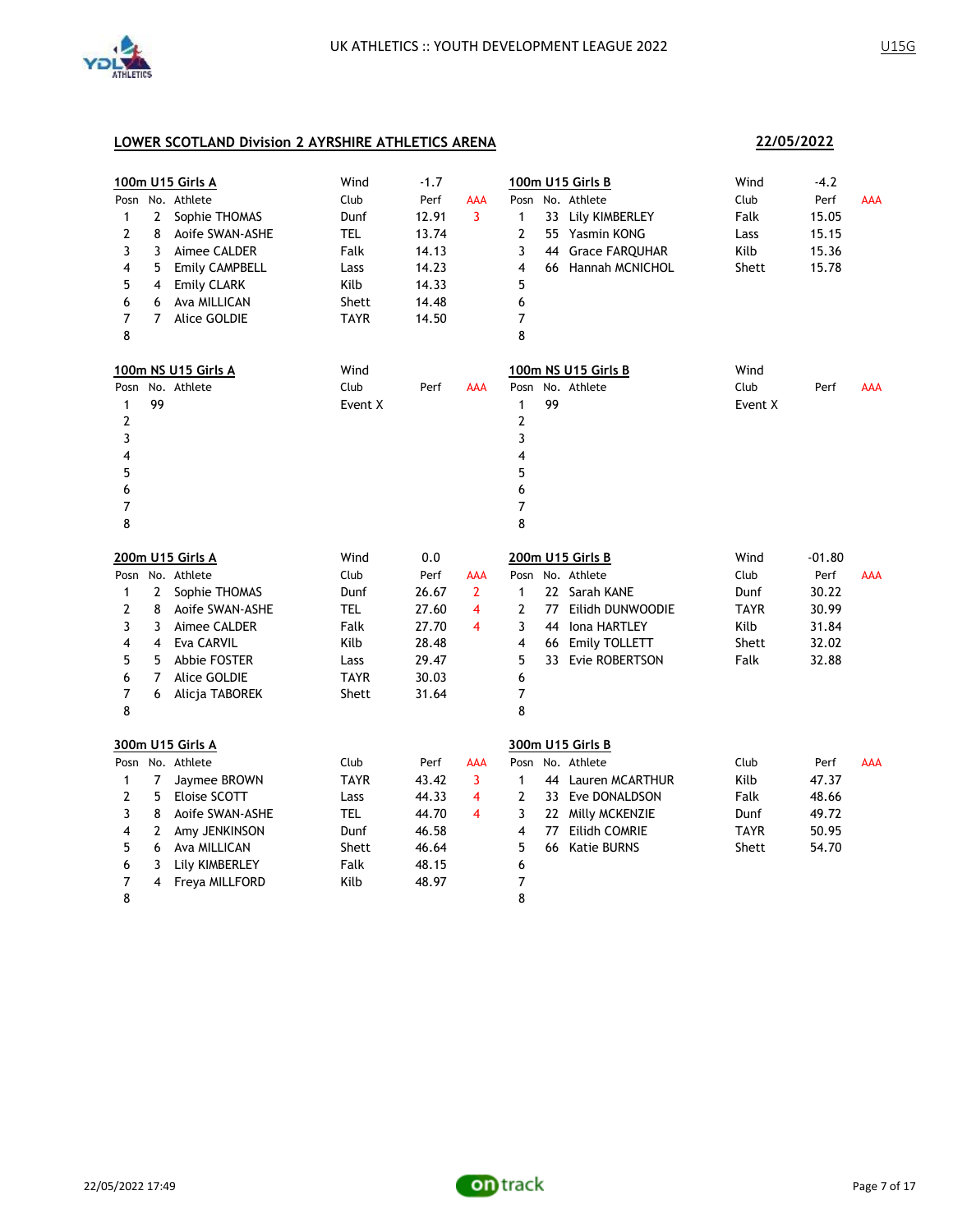

|                |                | 800m U15 Girls A        |             |          |                |                |    | 800m U15 Girls B                |             |          |            |
|----------------|----------------|-------------------------|-------------|----------|----------------|----------------|----|---------------------------------|-------------|----------|------------|
| Posn           |                | No. Athlete             | Club        | Perf     | <b>AAA</b>     | Posn           |    | No. Athlete                     | Club        | Perf     | <b>AAA</b> |
| $\mathbf 1$    | 4              | Zara REDMOND            | Kilb        | 02:18.14 | $\mathbf{1}$   | $\mathbf{1}$   | 33 | Katie HEDGES                    | Falk        | 02:34.77 |            |
| $\overline{2}$ | 3              | Isabella OGG            | Falk        | 02:23.18 | $\overline{2}$ | 2              | 66 | Imogen MILLAR                   | Shett       | 02:43.71 |            |
| 3              | 5              | Bethan KITCHIN          | Lass        | 02:23.41 | $\overline{2}$ | 3              |    | 55 Abbie FOSTER                 | Lass        | 02:49.48 |            |
| 4              | 6              | Katie WOODS             | Shett       | 02:25.83 | 3              | 4              | 77 | Eilidh COMRIE                   | <b>TAYR</b> | 02:51.59 |            |
| 5              | $\overline{7}$ | Naideen DAILLY          | <b>TAYR</b> | 02:34.91 |                | 5              | 44 | Lucy MCLEAN                     | Kilb        | 02:59.03 |            |
| 6              |                |                         |             |          |                | 6              |    |                                 |             |          |            |
| 7              |                |                         |             |          |                | $\overline{7}$ |    |                                 |             |          |            |
| 8              |                |                         |             |          |                | 8              |    |                                 |             |          |            |
|                |                | 800m NS U15 Girls A     |             |          |                |                |    | 800m NS U15 Girls B             |             |          |            |
| Posn           |                | No. Athlete             | Club        | Perf     | <b>AAA</b>     | Posn           |    | No. Athlete                     | Club        | Perf     | <b>AAA</b> |
| 1              | 99             |                         | Event X     |          |                | 1              | 99 |                                 | Event X     |          |            |
| $\overline{2}$ |                |                         |             |          |                | $\mathbf{2}$   |    |                                 |             |          |            |
| 3              |                |                         |             |          |                | 3              |    |                                 |             |          |            |
| 4              |                |                         |             |          |                | 4              |    |                                 |             |          |            |
| 5              |                |                         |             |          |                | 5              |    |                                 |             |          |            |
| 6              |                |                         |             |          |                | 6              |    |                                 |             |          |            |
| 7              |                |                         |             |          |                | 7              |    |                                 |             |          |            |
| 8              |                |                         |             |          |                | 8              |    |                                 |             |          |            |
|                |                |                         |             |          |                |                |    |                                 |             |          |            |
|                |                |                         |             |          |                |                |    |                                 |             |          |            |
|                |                | 1500m U15 Girls A       |             |          |                |                |    | 1500m U15 Girls B               |             |          |            |
|                |                | Posn No. Athlete        | Club        | Perf     | <b>AAA</b>     |                |    | Posn No. Athlete                | Club        | Perf     | <b>AAA</b> |
| 1              | 3              | Lois CANT               | Falk        | 05:08.55 | 4              | $\mathbf{1}$   | 4  | Cara MCMINN                     | Kilb        | 05:24.99 |            |
| 2              | 44             | Poppy BOWERS            | Kilb        | 05:23.77 |                | $\overline{2}$ |    | 33 Hannah JOHNSON               | Falk        | 06:26.64 |            |
| 3              | $\mathbf{2}$   | <b>Rachel BARNETT</b>   | Dunf        | 05:41.34 |                | 3              |    |                                 |             |          |            |
| 4              | 7              | Eilidh DUNWOODIE        | <b>TAYR</b> | 05:42.26 |                | 4              |    |                                 |             |          |            |
| 5              | 6              | Emma LEIPER             | Shett       | 05:50.08 |                | 5              |    |                                 |             |          |            |
| 6              |                |                         |             |          |                | 6              |    |                                 |             |          |            |
| 7<br>8         |                |                         |             |          |                | 7<br>8         |    |                                 |             |          |            |
|                |                |                         |             |          |                |                |    |                                 |             |          |            |
|                |                | 75m Hurdles U15 Girls A | Wind        | $-1.8$   |                |                |    | 75m Hurdles U15 Girls B         | Wind        | $-1.8$   |            |
| Posn           |                | No. Athlete             | Club        | Perf     | <b>AAA</b>     |                |    | Posn No. Athlete                | Club        | Perf     | <b>AAA</b> |
| 1              | 7              | Shannon BROWN           | <b>TAYR</b> | 12.02    | $\overline{2}$ | 1              |    | 77 Lemoni ALLAN-MCLAUGHLIN TAYR |             | 14.84    |            |
| $\overline{2}$ | $\overline{2}$ | Amy JENKINSON           | Dunf        | 12.52    | 3              | $\overline{2}$ |    | 22 Milly MCKENZIE               | Dunf        | 17.19    |            |
| 3              | 6              | <b>Estelle GIRAUD</b>   | Shett       | 16.33    |                | 3              |    | 66 Emily TOLLETT                | Shett       | 17.57    |            |
| 4              |                |                         |             |          |                | 4              |    |                                 |             |          |            |
| 5              |                |                         |             |          |                | 5              |    |                                 |             |          |            |
| 6              |                |                         |             |          |                | 6              |    |                                 |             |          |            |
| 7<br>8         |                |                         |             |          |                | 7<br>8         |    |                                 |             |          |            |

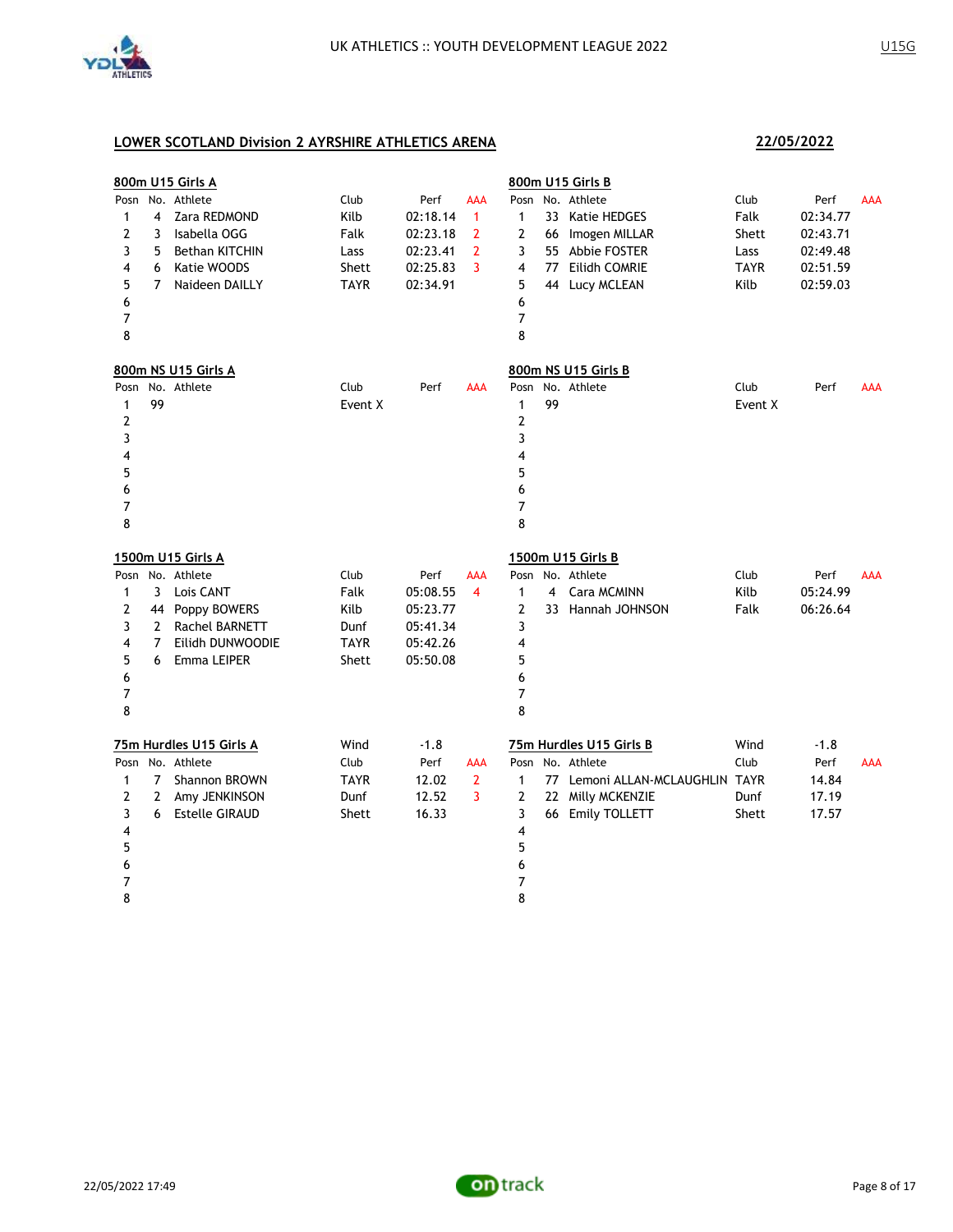

|      |    | Long Jump U15 Girls A |       |      |            |      |     | Long Jump U15 Girls B   |             |      |            |
|------|----|-----------------------|-------|------|------------|------|-----|-------------------------|-------------|------|------------|
| Posn |    | Bib Athlete           | Club  | Perf | <b>AAA</b> | Posn | Bib | Athlete                 | Club        | Perf | AAA        |
|      |    | Sophie THOMAS         | Dunf  | 4.23 |            |      | 22  | <b>Rachel BARNETT</b>   | Dunf        | 3.94 |            |
| 2    | 77 | Alice GOLDIE          | TAYR  | 3.87 |            | 2    | 3.  | Lily KIMBERLEY          | Falk        | 3.75 |            |
| 3    | 4  | <b>Emily CLARK</b>    | Kilb  | 3.85 |            | 3    | 6   | Katie WOODS             | Shett       | 3.68 |            |
| 4    | 66 | Alicja TABOREK        | Shett | 3.79 |            | 4    | 44  | <b>Grace FARQUHAR</b>   | Kilb        | 3.60 |            |
| 5    | 33 | <b>Isla CLEMENTS</b>  | Falk  | 3.76 |            | 5    |     |                         |             |      |            |
| 6    | 5. | Abbie FOSTER          | Lass  | 2.98 |            | 6    |     |                         |             |      |            |
| 7    |    |                       |       |      |            | 7    |     |                         |             |      |            |
| 8    |    |                       |       |      |            | 8    |     |                         |             |      |            |
|      |    | High Jump U15 Girls A |       |      |            |      |     | High Jump U15 Girls B   |             |      |            |
| Posn |    | Bib Athlete           | Club  | Perf | <b>AAA</b> | Posn |     | Bib Athlete             | Club        | Perf | <b>AAA</b> |
|      |    | Amy JENKINSON         | Dunf  | 1.42 | 4          | 1    | 33. | <b>Isla CLEMENTS</b>    | Falk        | 1.35 |            |
| 2    | 3  | Aimee CALDER          | Falk  | 1.40 |            | 2    | 77  | Lemoni ALLAN-MCLAUGHLIN | <b>TAYR</b> | 1.30 |            |
| 3    |    | Naideen DAILLY        | TAYR  | 1.35 |            | $3=$ | 44  | Poppy BOWERS            | Kilb        | 1.25 |            |
| 4    | 4  | <b>Eva CARVIL</b>     | Kilb  | 1.30 |            | $3=$ | 22  | <b>Rachel BARNETT</b>   | Dunf        | 1.25 |            |
| 5    | 6  | <b>Estelle GIRAUD</b> | Shett | 1.20 |            |      |     |                         |             |      |            |

| Pole Vault U15 Girls A |    |                  |           |      |     | Pole Vault U15 Girls B |  |                  |      |      |     |  |
|------------------------|----|------------------|-----------|------|-----|------------------------|--|------------------|------|------|-----|--|
|                        |    | Posn Bib Athlete | Club      | Perf | AAA |                        |  | Posn Bib Athlete | Club | Perf | AAA |  |
|                        | 98 |                  | No Compet |      |     |                        |  |                  |      |      |     |  |

|      | Shot U15 Girls A |                     |             |      |     | Shot U15 Girls B |     |                   |             |      |            |  |
|------|------------------|---------------------|-------------|------|-----|------------------|-----|-------------------|-------------|------|------------|--|
| Posn |                  | Bib Athlete         | Club        | Perf | AAA |                  |     | Posn Bib Athlete  | Club        | Perf | <b>AAA</b> |  |
|      |                  | Shannon BROWN       | <b>TAYR</b> | 8.93 | 3   |                  | 66  | Estelle GIRAUD    | Shett       | 5.90 |            |  |
|      |                  | Sarah KANE          | Dunf        | 7.20 |     |                  | 77  | Eilidh COMRIE     | <b>TAYR</b> | 5.51 |            |  |
| 3    | 3                | Mechelle FASORO     | Falk        | 7.12 |     | 3                | 33. | Eve DONALDSON     | Falk        | 5.50 |            |  |
| 4    | 5                | Eloise SCOTT        | Lass        | 6.33 |     | 4                |     | 44 Grace FARQUHAR | Kilb        | 4.93 |            |  |
| 5    | 6                | Sophie FUGE         | Shett       | 6.08 |     | 5                |     |                   |             |      |            |  |
| 6    | 4                | <b>Iona HARTLEY</b> | Kilb        | 6.07 |     | 6                |     |                   |             |      |            |  |
|      |                  |                     |             |      |     |                  |     |                   |             |      |            |  |
| 8    |                  |                     |             |      |     | 8                |     |                   |             |      |            |  |
|      |                  |                     |             |      |     |                  |     |                   |             |      |            |  |

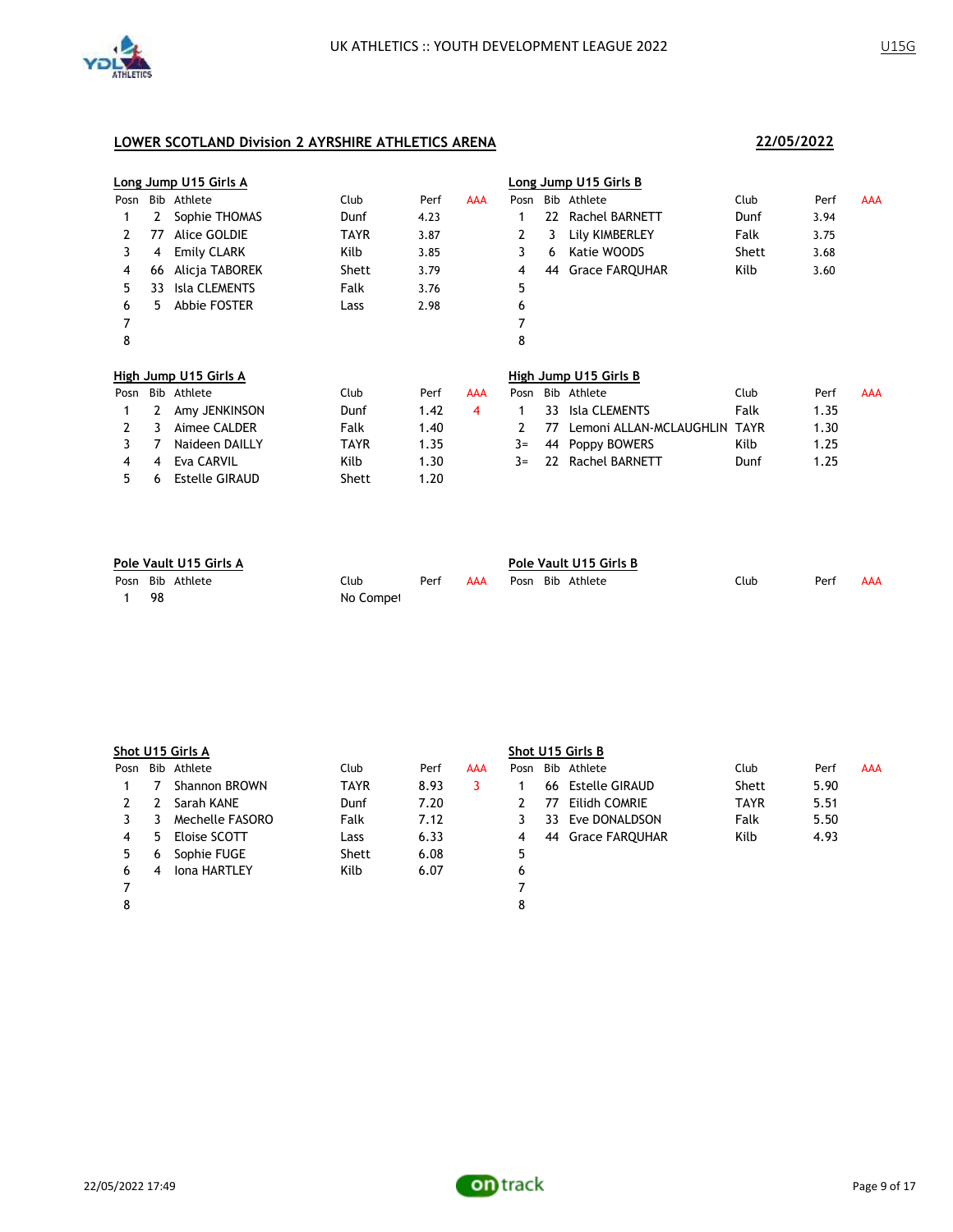

|      |    | Discus U15 Girls A     |             |       |            |      |    | Discus U15 Girls B           |             |       |            |
|------|----|------------------------|-------------|-------|------------|------|----|------------------------------|-------------|-------|------------|
| Posn |    | Bib Athlete            | Club        | Perf  | <b>AAA</b> | Posn |    | Bib Athlete                  | Club        | Perf  | <b>AAA</b> |
| 1    | 7  | Jaymee BROWN           | <b>TAYR</b> | 20.01 |            | 1    | 77 | Naideen DAILLY               | <b>TAYR</b> | 13.69 |            |
| 2    | 3  | <b>Mechelle FASORO</b> | Falk        | 18.14 |            | 2    | 33 | Emilia WORTLEY               | Falk        | 11.89 |            |
| 3    | 6  | Chloe FOX              | Shett       | 15.59 |            | 3    | 44 | Lucy MCLEAN                  | Kilb        | 11.34 |            |
| 4    | 4  | Freya MILLFORD         | Kilb        | 11.97 |            | 4    | 66 | <b>Katie BURNS</b>           | Shett       | 9.94  |            |
| 5    |    |                        |             |       |            | 5    |    |                              |             |       |            |
| 6    |    |                        |             |       |            | 6    |    |                              |             |       |            |
| 7    |    |                        |             |       |            | 7    |    |                              |             |       |            |
| 8    |    |                        |             |       |            | 8    |    |                              |             |       |            |
|      |    | Hammer U15 Girls A     |             |       |            |      |    | Hammer U15 Girls B           |             |       |            |
| Posn |    | Bib Athlete            | Club        | Perf  | <b>AAA</b> | Posn |    | Bib Athlete                  | Club        | Perf  | <b>AAA</b> |
| 1    | 7  | Jaymee BROWN           | <b>TAYR</b> | 20.24 |            | 1    |    |                              |             |       |            |
| 2    | 4  | Poppy BOWERS           | Kilb        | 18.40 |            | 2    |    |                              |             |       |            |
| 3    | 3  | <b>Mechelle FASORO</b> | Falk        | 17.78 |            | 3    |    |                              |             |       |            |
| 4    | 6  | Chloe FOX              | Shett       | 10.76 |            | 4    |    |                              |             |       |            |
| 5    |    |                        |             |       |            | 5    |    |                              |             |       |            |
| 6    |    |                        |             |       |            | 6    |    |                              |             |       |            |
| 7    |    |                        |             |       |            | 7    |    |                              |             |       |            |
| 8    |    |                        |             |       |            | 8    |    |                              |             |       |            |
|      |    | Javelin U15 Girls A    |             |       |            |      |    | Javelin U15 Girls B          |             |       |            |
|      |    | Posn Bib Athlete       | Club        | Perf  | <b>AAA</b> | Posn |    | Bib Athlete                  | Club        | Perf  | <b>AAA</b> |
| 1    | 7  | <b>Shannon BROWN</b>   | <b>TAYR</b> | 27.59 | 3          | 1    |    | 33 Evie ROBERTSON            | Falk        | 16.74 |            |
| 2    | 6  | Chloe FOX              | Shett       | 24.82 | 4          | 2    | 66 | Sophie FUGE                  | Shett       | 16.60 |            |
| 3    | 3  | <b>Emilia WORTLEY</b>  | Falk        | 16.94 |            | 3    | 77 | Lemoni ALLAN-MCLAUGHLIN TAYR |             | 16.14 |            |
| 4    | 2  | Sarah KANE             | Dunf        | 13.69 |            | 4    | 22 | Milly MCKENZIE               | Dunf        | 8.55  |            |
| 5    | 44 | <b>Emily CLARK</b>     | Kilb        | 9.52  |            | 5    | 4  | Cara MCMINN                  | Kilb        | 7.87  |            |
| 6    |    |                        |             |       |            | 6    |    |                              |             |       |            |
| 7    |    |                        |             |       |            | 7    |    |                              |             |       |            |
| 8    |    |                        |             |       |            | 8    |    |                              |             |       |            |
|      |    |                        |             |       |            |      |    |                              |             |       |            |

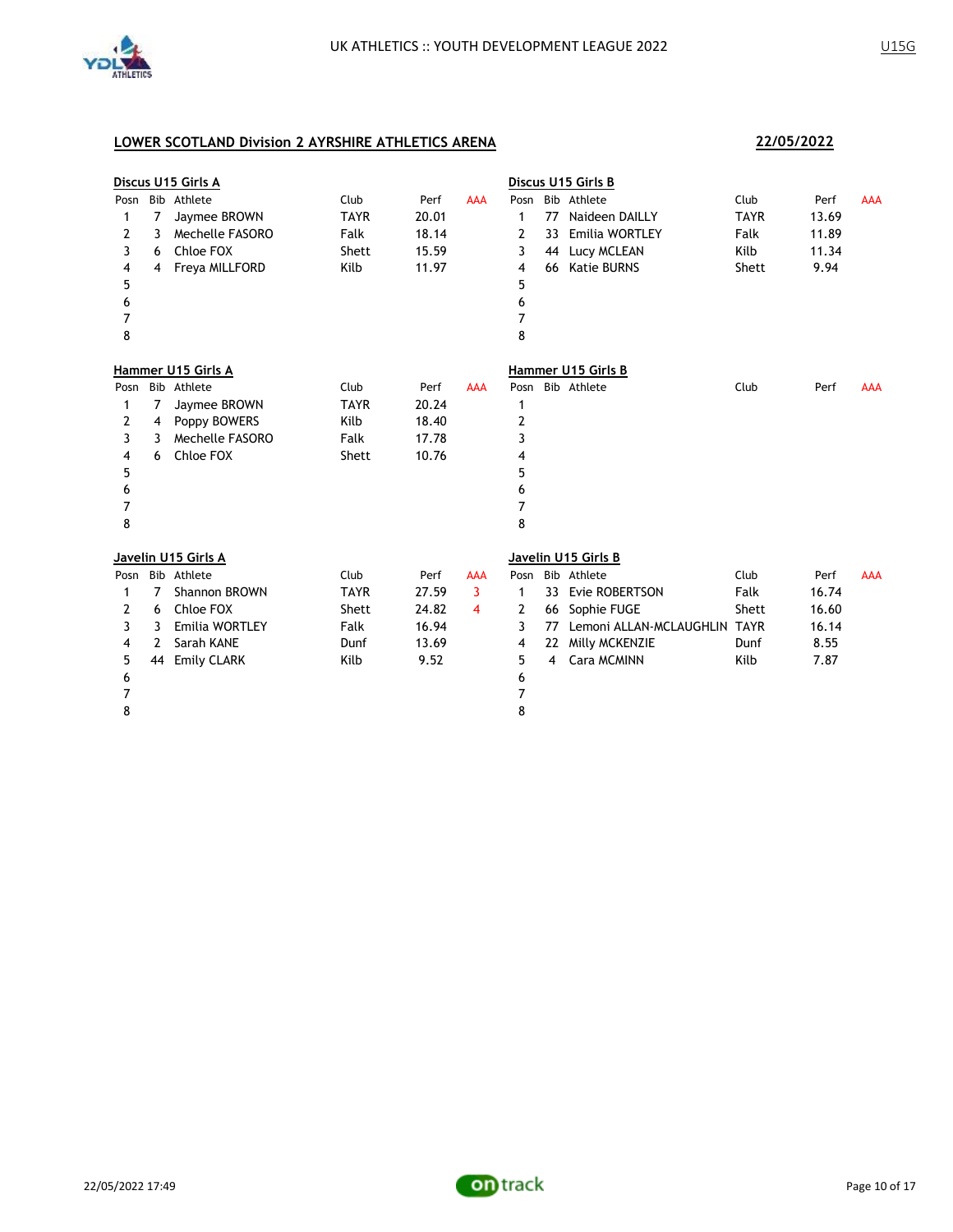

|      |    | 4 x 100m U15 Girls A                                                |             |       |
|------|----|---------------------------------------------------------------------|-------------|-------|
| Posn |    | No. Runners                                                         | Club        | Perf  |
|      |    | 2 Sarah KANE, Amy JENKINSON, Milly MCKENZIE, Sophie THOMAS          | Dunf        | 54.13 |
|      |    | Jaymee BROWN, Lemoni ALLAN-MCLAUGHLIN, Eilidh COMRIE, Shannon BROWN | <b>TAYR</b> | 55.21 |
| 3.   | 5. | Bethan KITCHIN, Yasmin KONG, Eloise SCOTT, Abbie FOSTER             | Lass        | 55.83 |
| 4    |    | 4 Eva CARVIL, Grace FARQUHAR, Iona HARTLEY, Emily CLARK             | Kilb        | 56.07 |
| 5.   | 3. | Isla CLEMENTS, Mechelle FASORO, Lily KIMBERLEY, Aimee CALDER        | Falk        | 56.56 |
| 6    | 6  | Estelle GIRAUD, Hannah MCNICHOL, Ava MILLICAN, Alicja TABOREK, , ,  | Shett       | 58.89 |
|      |    |                                                                     |             |       |

### **4 x 300m U15 Girls A**

|     |    | Posn No. Runners                                             | Club  | Perf     |
|-----|----|--------------------------------------------------------------|-------|----------|
|     | 3. | Isabella OGG, Eve DONALDSON, Katie HEDGES, Lois CANT         | Falk  | 03:05.11 |
|     |    | Naideen DAILLY, Eilidh DUNWOODIE, Alice GOLDIE, Jaymee BROWN | TAYR  | 03:07.73 |
| 3.  |    | 4 Poppy BOWERS, Cara MCMINN, Lucy MCLEAN, Zara REDMOND       | Kilb  | 03:14.73 |
| 4 6 |    | Ava MILLICAN, Katie BURNS, Imogen MILLAR, Katie WOODS        | Shett | 03:20.76 |
|     |    |                                                              |       |          |

- 
- 
- 
- 

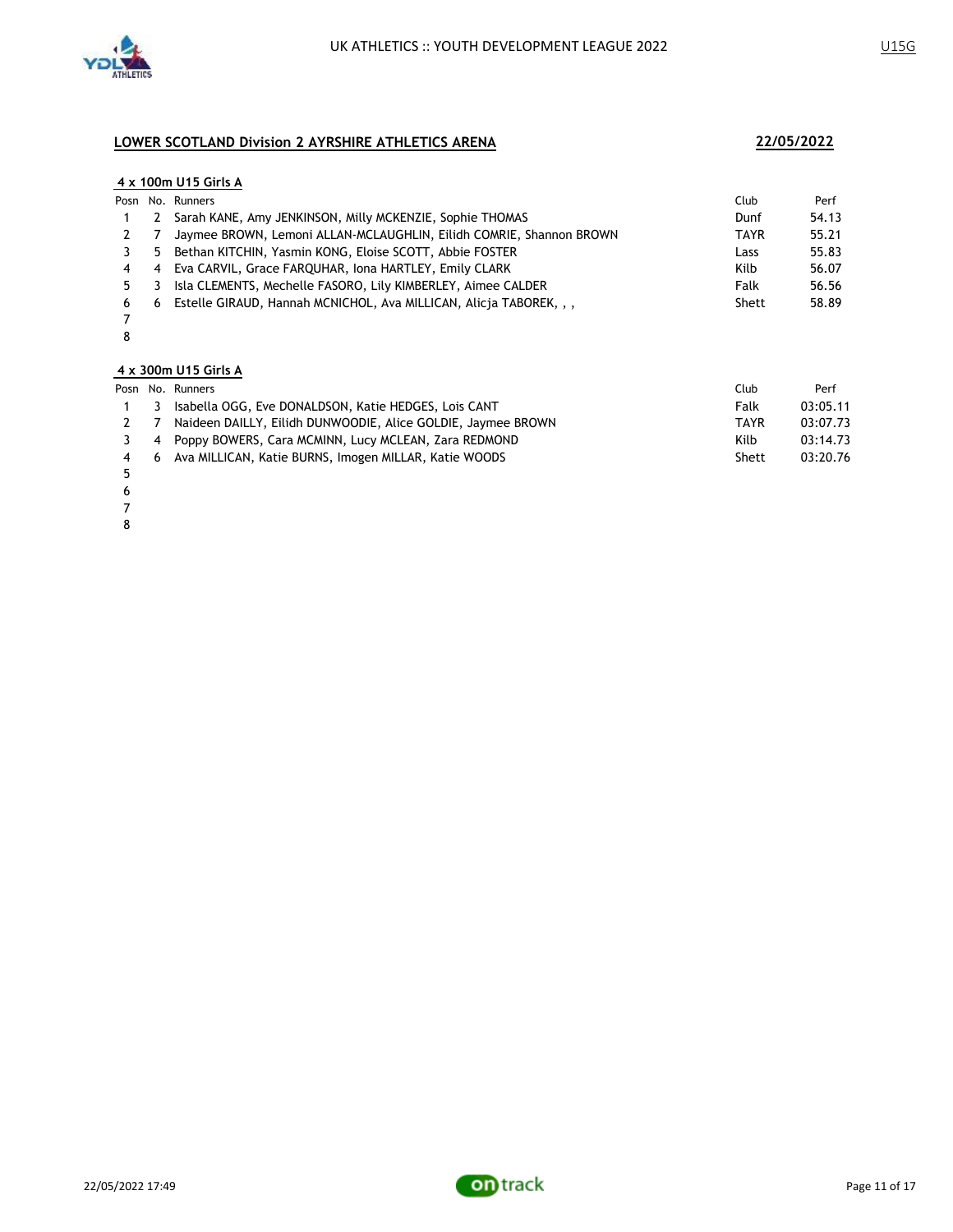

**22/05/2022**

| Posn<br>1<br>2<br>3<br>4<br>5<br>6<br>$\overline{7}$<br>8            | 6<br>8<br>$\overline{7}$<br>3<br>2<br>4<br>$\mathbf{1}$ | 75m U13 Boys A<br>No. Athlete<br>Abraham LANAHAN<br>Matthew CONNOLLY<br><b>Ricco BEGNOR</b><br>Tristan MOOLMAN<br>Luke HAMILTON<br><b>Robbie FRIEL</b><br><b>Sol CURRIE</b> | Wind<br>Club<br>Shett<br><b>TEL</b><br>TAYR<br>Falk<br>Dunf<br>Kilb<br>Clyde & H | $-1.3$<br>Perf<br>10.82<br>11.03<br>11.17<br>11.24<br>11.52<br>12.05<br>12.33 | <b>AAA</b><br>4 | Posn<br>$\mathbf{1}$<br>$\overline{2}$<br>3<br>4<br>5<br>6<br>7<br>8               | 88<br>77<br>66<br>44 | 75m U13 Boys B<br>No. Athlete<br>Ben ANDERSON<br>22 Bradley MOFFAT<br>33 Aaron HOPE<br>Dylan WELSH<br>Evan BUCHAN<br>Rohb DHILLION                   | Wind<br>Club<br>TEL<br>Dunf<br>Falk<br><b>TAYR</b><br>Shett<br>Kilb        | $-0.8$<br>Perf<br>11.40<br>11.48<br>11.56<br>11.95<br>12.30<br>13.46 | <b>AAA</b>                 |
|----------------------------------------------------------------------|---------------------------------------------------------|-----------------------------------------------------------------------------------------------------------------------------------------------------------------------------|----------------------------------------------------------------------------------|-------------------------------------------------------------------------------|-----------------|------------------------------------------------------------------------------------|----------------------|------------------------------------------------------------------------------------------------------------------------------------------------------|----------------------------------------------------------------------------|----------------------------------------------------------------------|----------------------------|
| Posn<br>$\mathbf{1}$<br>2<br>3<br>4<br>5<br>6<br>$\overline{7}$<br>8 | 99                                                      | 75m NS U13 Boys A<br>No. Athlete                                                                                                                                            | Wind<br>Club<br>Event X                                                          | Perf                                                                          |                 | Posn<br>$\mathbf{1}$<br>$\overline{2}$<br>3<br>4<br>5<br>6<br>$\overline{7}$<br>8  | 99                   | 75m NS U13 Boys B<br>No. Athlete                                                                                                                     | Wind<br>Club<br>Event X                                                    | Perf                                                                 | <b>AAA</b>                 |
| 1<br>2<br>3<br>4<br>5<br>6<br>7<br>8                                 | 6<br>8<br>2<br>$\overline{4}$<br>$7^{\circ}$            | 150m U13 Boys A<br>Posn No. Athlete<br>Abraham LANAHAN<br>Matthew CONNOLLY<br><b>Bradley MOFFAT</b><br>Robbie FRIEL<br>Sebastien BALLANTYNE                                 | Wind<br>Club<br>Shett<br><b>TEL</b><br>Dunf<br>Kilb<br>TAYR                      | $-00.10$<br>Perf<br>19.88<br>20.55<br>21.51<br>22.26<br>23.69                 | AAA<br>3<br>3   | $\mathbf{1}$<br>$\overline{2}$<br>3<br>$\overline{\mathbf{4}}$<br>5<br>6<br>7<br>8 | 88<br>77<br>44       | 150m U13 Boys B<br>Posn No. Athlete<br>22 Luke HAMILTON<br>Ben ANDERSON<br>33 Aaron HOPE<br>66 Harris NELSON<br><b>Riley FULTON</b><br>Rohb DHILLION | Wind<br>Club<br>Dunf<br><b>TEL</b><br>Falk<br>Shett<br><b>TAYR</b><br>Kilb | 0.0<br>Perf<br>20.97<br>21.15<br>22.32<br>22.97<br>24.73<br>26.37    | AAA<br>$\overline{4}$<br>4 |
| Posn<br>1<br>2<br>3<br>4<br>5<br>6<br>7<br>8                         | 8<br>4<br>$\overline{7}$<br>6<br>$\mathbf{2}$           | 800m U13 Boys A<br>No. Athlete<br>Jacob LAMB<br>Jay JENKINS<br>Charlie WILSON<br>Lucas MILLICAN<br><b>Alistair RIMMER</b>                                                   | Club<br><b>TEL</b><br>Kilb<br><b>TAYR</b><br>Shett<br>Dunf                       | Perf<br>02:40.05<br>02:48.07<br>02:55.42<br>02:58.03<br>03:02.48              | <b>AAA</b>      | Posn<br>1<br>$\mathbf{2}$<br>3<br>4<br>5<br>6<br>7<br>8                            | 66<br>44             | 800m U13 Boys B<br>No. Athlete<br>77 Oliver ANDERSON<br>Sam MCGOWAN<br><b>Richard FORBES</b>                                                         | Club<br><b>TAYR</b><br>Shett<br>Kilb                                       | Perf<br>02:37.46<br>02:45.39<br>02:52.00                             | <b>AAA</b>                 |

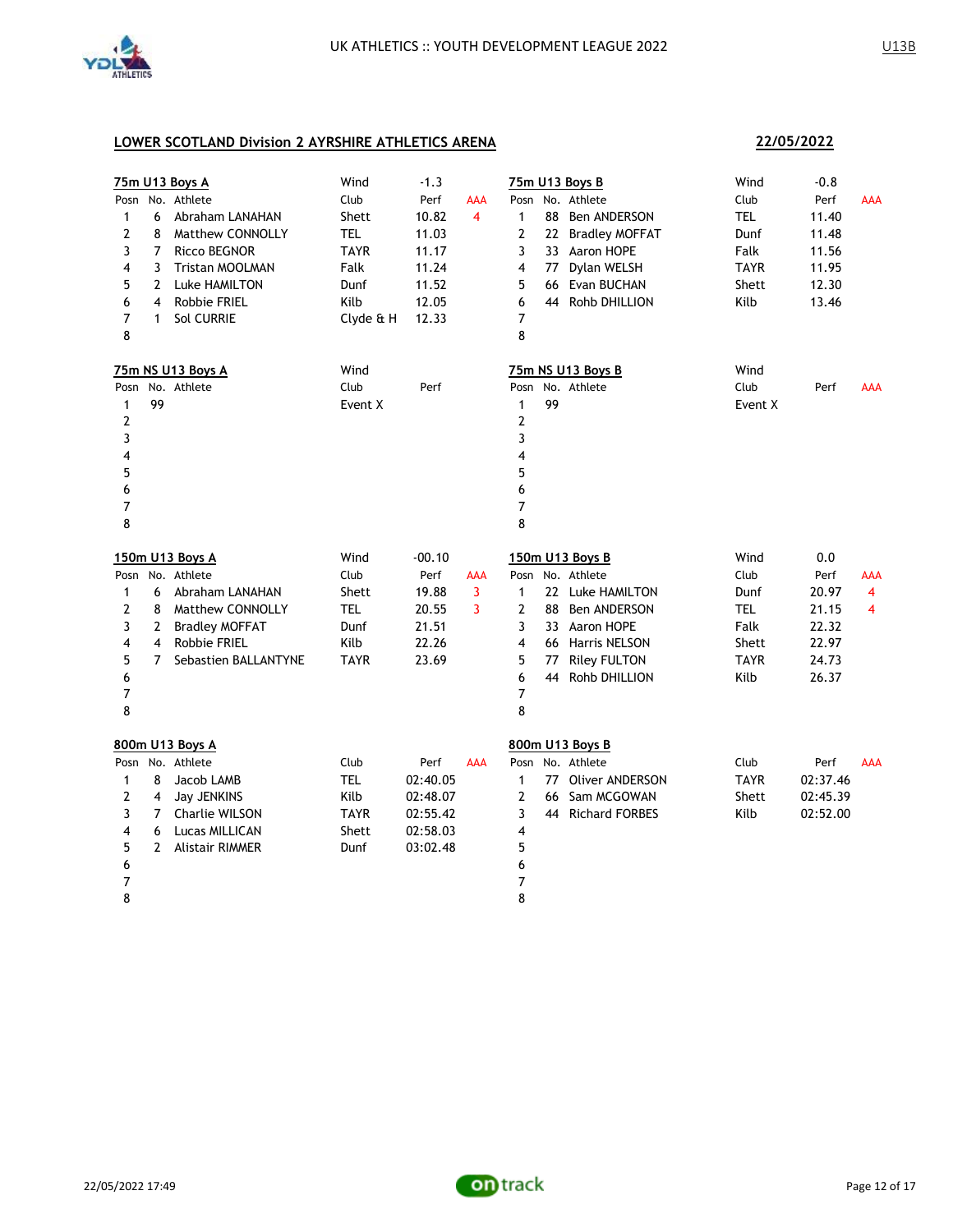

|              |              | 800m NS U13 Boys A     |                 |          |     |                      |                | 800m NS U13 Boys B     |                 |          |                |
|--------------|--------------|------------------------|-----------------|----------|-----|----------------------|----------------|------------------------|-----------------|----------|----------------|
| Posn<br>1    | 99           | No. Athlete            | Club<br>Event X | Perf     | AAA | Posn<br>$\mathbf{1}$ | 99             | No. Athlete            | Club<br>Event X | Perf     | AAA            |
| 2            |              |                        |                 |          |     | $\overline{2}$       |                |                        |                 |          |                |
| 3            |              |                        |                 |          |     | 3                    |                |                        |                 |          |                |
| 4            |              |                        |                 |          |     | $\overline{4}$       |                |                        |                 |          |                |
| 5            |              |                        |                 |          |     | 5                    |                |                        |                 |          |                |
| 6            |              |                        |                 |          |     | 6                    |                |                        |                 |          |                |
| 7            |              |                        |                 |          |     | $\overline{7}$       |                |                        |                 |          |                |
| 8            |              |                        |                 |          |     | 8                    |                |                        |                 |          |                |
|              |              | 1200m U13 Boys A       |                 |          |     |                      |                | 1200m U13 Boys B       |                 |          |                |
| Posn         |              | No. Athlete            | Club            | Perf     |     | Posn                 |                | No. Athlete            | Club            | Perf     |                |
| 1            | 4            | Alexander BURKE        | Kilb            | 04:20.14 |     | $\mathbf{1}$         | 6              | <b>Cameron MCARDLE</b> | Shett           | 04:26.54 |                |
| 2            |              | 66 Matthew CAMERON     | Shett           | 04:25.65 |     | $\overline{2}$       | 44             | Matthew MOORE          | Kilb            | 05:01.64 |                |
| 3            |              | 77 Matthew COPLAND     | <b>TAYR</b>     | 04:27.75 |     | 3                    | $\overline{7}$ | lain MACLEAN           | <b>TAYR</b>     | 05:08.35 |                |
| 4            | $\mathbf{2}$ | <b>Gregor FRASER</b>   | Dunf            | 04:38.71 |     | 4                    |                |                        |                 |          |                |
| 5            |              |                        |                 |          |     | 5                    |                |                        |                 |          |                |
| 6            |              |                        |                 |          |     | 6                    |                |                        |                 |          |                |
| 7<br>8       |              |                        |                 |          |     | 7<br>8               |                |                        |                 |          |                |
|              |              |                        |                 |          |     |                      |                |                        |                 |          |                |
|              |              | 75m Hurdles U13 Boys A | Wind            |          |     |                      |                | 75m Hurdles U13 Boys B | Wind            |          |                |
| Posn         |              | No. Athlete            | Club            | Perf     | AAA | Posn                 |                | No. Athlete            | Club            | Perf     | AAA            |
| 1            | 7            | Ricco BEGNOR           | <b>TAYR</b>     | 14.43    |     | $\mathbf{1}$         | 77             | <b>Oliver ANDERSON</b> | <b>TAYR</b>     | 14.40    | $\overline{4}$ |
| 2            | 6            | Lucas MILLICAN         | Shett           | 17.50    |     | $\overline{2}$       | 44             | <b>Richard FORBES</b>  | Kilb            | 19.41    |                |
| 3            | 4            | Rohb DHILLION          | Kilb            | 22.30    |     | 3                    |                |                        |                 |          |                |
| 4            |              |                        |                 |          |     | $\overline{4}$       |                |                        |                 |          |                |
| 5            |              |                        |                 |          |     | 5                    |                |                        |                 |          |                |
| 6            |              |                        |                 |          |     | 6                    |                |                        |                 |          |                |
| 7            |              |                        |                 |          |     | 7                    |                |                        |                 |          |                |
| 8            |              |                        |                 |          |     | 8                    |                |                        |                 |          |                |
|              |              | Long Jump U13 Boys A   |                 |          |     |                      |                | Long Jump U13 Boys B   |                 |          |                |
| Posn         |              | Bib Athlete            | Club            | Perf     | AAA | Posn                 |                | Bib Athlete            | Club            | Perf     | AAA            |
| $\mathbf{1}$ | 3            | <b>Tristan MOOLMAN</b> | Falk            | 4.54     | 3   | $\mathbf{1}$         |                | 33 Aaron HOPE          | Falk            | 3.56     |                |
| 2            | 7            | Matthew COPLAND        | <b>TAYR</b>     | 4.04     |     | $\overline{2}$       | 77             | Dylan WELSH            | <b>TAYR</b>     | 3.52     |                |
| 3            | 8            | Jacob LAMB             | <b>TEL</b>      | 3.98     |     | 3                    |                | 66 Evan BUCHAN         | Shett           | 3.38     |                |
| 4            | 6            | Murray GRAHAM          | Shett           | 3.63     |     | $\overline{4}$       |                | 88 Pugh ALFIE          | TEL             | 3.38     |                |
| 5            | 4            | <b>Robbie FRIEL</b>    | Kilb            | 3.61     |     | 5                    |                | 22 Alistair RIMMER     | Dunf            | 3.03     |                |
| 6            | 2            | <b>Bradley MOFFAT</b>  | Dunf            | 3.40     |     | 6                    |                | 44 Jay JENKINS         | Kilb            | 2.96     |                |
| 7            | 1            | Sol CURRIE             | Clyde & H       | 3.35     |     | 7                    |                |                        |                 |          |                |
| 8            |              |                        |                 |          |     | 8                    |                |                        |                 |          |                |

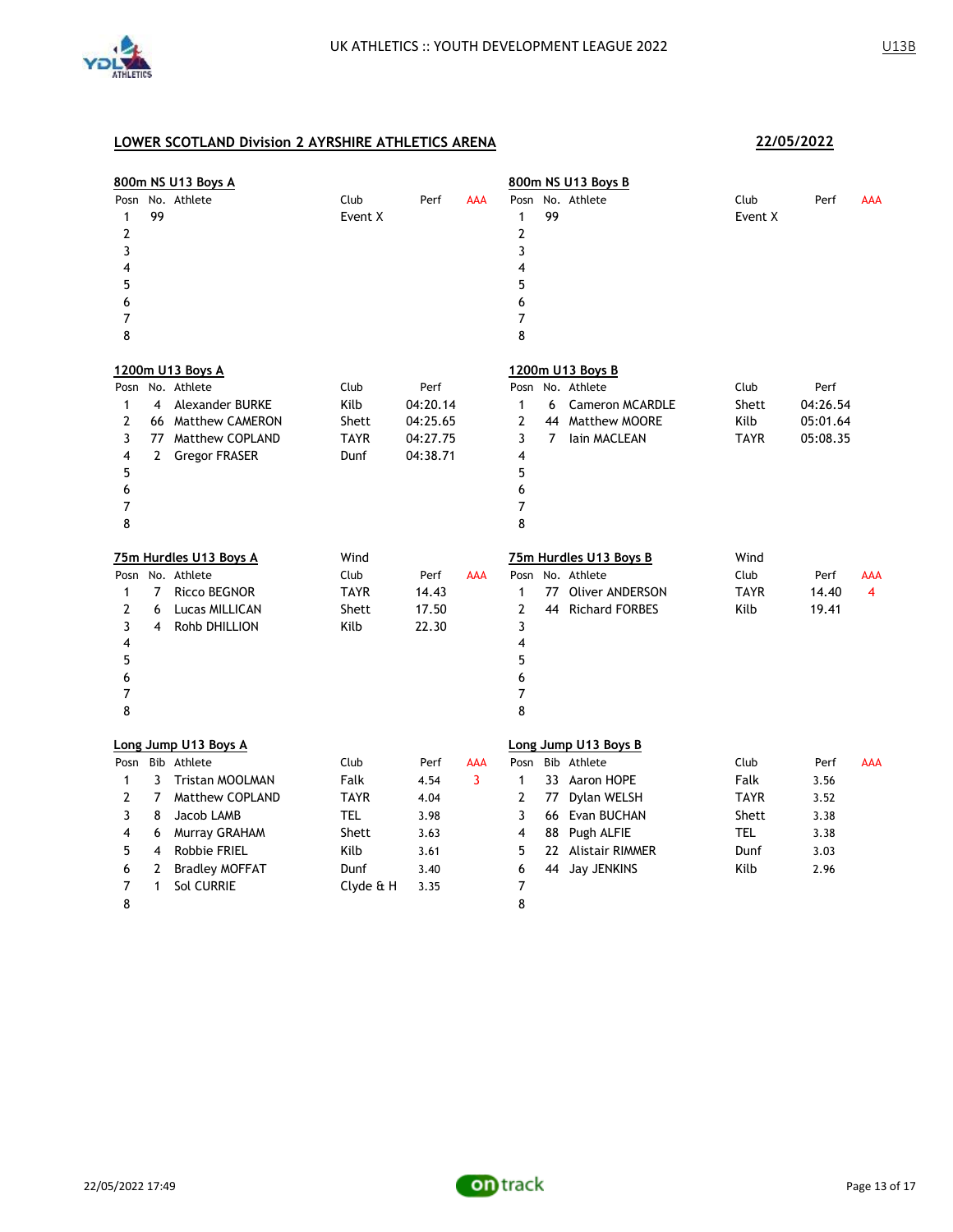

| High Jump U13 Boys A |                  |       |      | High Jump U13 Boys B |      |   |                  |       |       |     |  |
|----------------------|------------------|-------|------|----------------------|------|---|------------------|-------|-------|-----|--|
|                      | Posn Bib Athlete | Club  | Perf | AAA                  | Posn |   | Bib Athlete      | Club  | Perf  | AAA |  |
| 6.                   | Abraham LANAHAN  | Shett | 1.30 |                      |      |   | 66 Murray GRAHAM | Shett | 20. ا |     |  |
| 88                   | Ben ANDERSON     | TEL   | 1.25 |                      |      | 8 | Jacob LAMB       | TEL   | 1.15  |     |  |
|                      | Luke HAMILTON    | Dunf  | 1.10 |                      |      |   |                  |       |       |     |  |
| 77                   | Oliver ANDERSON  | TAYR  | 1.05 |                      |      |   |                  |       |       |     |  |

|      | Shot U13 Boys A |                        |             |       |            | Shot U13 Boys B |    |                      |             |      |            |
|------|-----------------|------------------------|-------------|-------|------------|-----------------|----|----------------------|-------------|------|------------|
| Posn |                 | Bib Athlete            | Club        | Perf  | <b>AAA</b> | Posn            |    | Bib Athlete          | Club        | Perf | <b>AAA</b> |
|      | 2               | <b>Alistair RIMMER</b> | Dunf        | 6.50  |            |                 | 77 | Euan DOCHERTY        | <b>TAYR</b> | 5.03 |            |
| 2    | 7               | Sebastien BALLANTYNE   | <b>TAYR</b> | 5.52  |            | 2               | 22 | <b>Gregor FRASER</b> | Dunf        | 4.64 |            |
| 3    | 66              | Raiden YONG            | Shett       | 5.46  |            | 3               | 6  | <b>Harris NELSON</b> | Shett       | 4.34 |            |
| 4    | 3.              | Daniel ALEXANDER       | Falk        | 4.74  |            | 4               | 44 | <b>Matthew MOORE</b> | Kilb        | 2.90 |            |
| 5    | 4               | <b>Harry MUIR</b>      | Kilb        | 3.63  |            | 5               |    |                      |             |      |            |
| 6    |                 |                        |             |       |            | 6               |    |                      |             |      |            |
|      |                 |                        |             |       |            |                 |    |                      |             |      |            |
| 8    |                 |                        |             |       |            | 8               |    |                      |             |      |            |
|      |                 | Javelin U13 Boys A     |             |       |            |                 |    | Javelin U13 Boys B   |             |      |            |
| Posn |                 | Bib Athlete            | Club        | Perf  | <b>AAA</b> | Posn            |    | Bib Athlete          | Club        | Perf | <b>AAA</b> |
|      |                 | <b>Ricco BEGNOR</b>    | <b>TAYR</b> | 12.13 |            | 1               | 6  | Sam MCGOWAN          | Shett       | 7.52 |            |
| 2    | 4               | Harry MUIR             | Kilb        | 11.63 |            | 2               | 77 | <b>Ross BRADY</b>    | <b>TAYR</b> | 7.49 |            |
| 3    | 3               | Daniel ALEXANDER       | Falk        | 8.98  |            | 3               | 44 | Alexander BURKE      | Kilb        | 7.38 |            |
| 4    | 66              | Murray GRAHAM          | Shett       | 8.66  |            | 4               |    |                      |             |      |            |
| 5    |                 |                        |             |       |            | 5               |    |                      |             |      |            |
| 6    |                 |                        |             |       |            |                 |    |                      |             |      |            |
|      |                 |                        |             |       |            |                 |    |                      |             |      |            |
| 8    |                 |                        |             |       |            | 8               |    |                      |             |      |            |
|      |                 |                        |             |       |            |                 |    |                      |             |      |            |

## **4 x 100m U13 Boys A**

|    |                | Posn No. Runners                                                 | Club        | Perf  |
|----|----------------|------------------------------------------------------------------|-------------|-------|
|    | $\overline{7}$ | Ricco BEGNOR, Dylan WELSH, Sebastien BALLANTYNE, Oliver ANDERSON | <b>TAYR</b> | 58.31 |
|    | - 8            | Pugh ALFIE, Ben ANDERSON, Matthew CONNOLLY, Jacob LAMB           | <b>TEL</b>  | 59.24 |
|    | -6             | Abraham LANAHAN, Harris NELSON, Evan BUCHAN, Lucas MILLICAN      | Shett       | 60.25 |
| 4  | $\overline{2}$ | Luke HAMILTON, Gregor FRASER, Alistair RIMMER, Bradley MOFFAT    | Dunf        | 61.57 |
| 5. | $\overline{4}$ | Robbie FRIEL, Jay JENKINS, Rohb DHILLION, Matthew MOORE, , ,     | Kilb        | 64.95 |
| 6  |                |                                                                  |             |       |

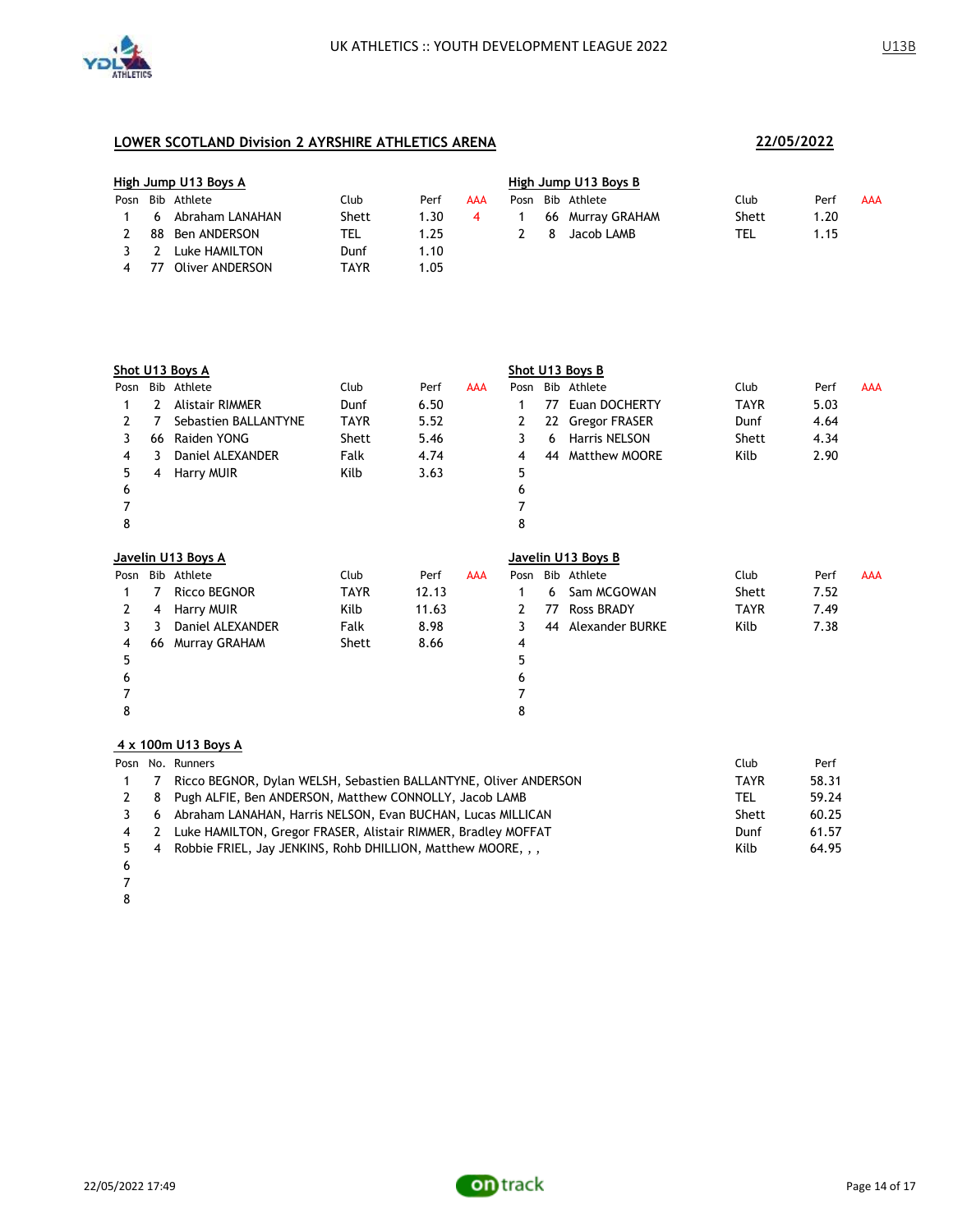

**22/05/2022**

|      |                | 75m U13 Girls A         | Wind        | $-0.7$   |                |                         |     | 75m U13 Girls B    | Wind        | $-0.2$   |     |
|------|----------------|-------------------------|-------------|----------|----------------|-------------------------|-----|--------------------|-------------|----------|-----|
| Posn |                | No. Athlete             | Club        | Perf     | <b>AAA</b>     | Posn                    |     | No. Athlete        | Club        | Perf     | AAA |
| 1    | 4              | Olivia TAYLOR           | Kilb        | 11.32    |                | 1                       |     | 44 Lucy HAY        | Kilb        | 11.30    | 4   |
| 2    | 2              | <b>Charlotte THOMAS</b> | Dunf        | 11.65    |                | 2                       | 11  | Cerys BOWIE        | Clyde & H   | 11.45    |     |
| 3    | $\overline{7}$ | <b>Olivia FISHER</b>    | TAYR        | 12.13    |                | 3                       | 77  | Katie ABLETT       | <b>TAYR</b> | 11.70    |     |
| 4    | 3              | Ainee MCATARSNEY        | Falk        | 12.16    |                | 4                       | 22  | Sophie JENKINSON   | Dunf        | 11.72    |     |
| 5    | 6              | <b>Esme GUINEA</b>      | Shett       | 12.17    |                | 5                       |     | 33 Mellisa MCPHEE  | Falk        | 11.92    |     |
| 6    | 8              | Ella NICOL              | <b>TEL</b>  | 12.59    |                | 6                       |     | 66 Leia CONNELLY   | Shett       | 12.66    |     |
| 7    | 5              | Rebecca FOSTER          | Lass        | 13.23    |                | $\overline{7}$          |     | 88 Imogen TURNER   | tel         | 12.68    |     |
| 8    |                |                         |             |          |                | 8                       |     |                    |             |          |     |
|      |                | 75m NS U13 Girls A      | Wind        |          |                |                         |     | 75m NS U13 Girls B | Wind        |          |     |
| Posn |                | No. Athlete             | Club        | Perf     | AAA            | Posn                    |     | No. Athlete        | Club        | Perf     | AAA |
| 1    | 99             |                         | Event X     |          |                | $\mathbf{1}$            | 99  |                    | Event X     |          |     |
| 2    |                |                         |             |          |                | $\overline{2}$          |     |                    |             |          |     |
| 3    |                |                         |             |          |                | 3                       |     |                    |             |          |     |
| 4    |                |                         |             |          |                | $\overline{\mathbf{4}}$ |     |                    |             |          |     |
| 5    |                |                         |             |          |                | 5                       |     |                    |             |          |     |
| 6    |                |                         |             |          |                | 6                       |     |                    |             |          |     |
| 7    |                |                         |             |          |                | 7                       |     |                    |             |          |     |
| 8    |                |                         |             |          |                | 8                       |     |                    |             |          |     |
|      |                | <u>150m U13 Girls A</u> | Wind        | $-01.00$ |                |                         |     | 150m U13 Girls B   | Wind        | 0.0      |     |
| Posn |                | No. Athlete             | Club        | Perf     | AAA            | Posn                    |     | No. Athlete        | Club        | Perf     | AAA |
| 1    | 4              | Isla MILLER             | Kilb        | 20.60    | $\overline{2}$ | $\mathbf{1}$            |     | 44 Lucy HAY        | Kilb        | 21.18    | 3   |
| 2    | 2              | <b>Murron KANE</b>      | Dunf        | 21.36    | 3              | 2                       | 11  | Iona MCGARRY       | Clyde & H   | 21.67    | 4   |
| 3    | 8              | Freya BROWN             | <b>TEL</b>  | 21.58    |                | 3                       | 77  | Katie ABLETT       | <b>TAYR</b> | 22.44    |     |
| 4    | 6              | <b>Esme GUINEA</b>      | Shett       | 22.54    |                | 4                       | 33  | Ruth DONALDSON     | Falk        | 22.65    |     |
| 5    | 7              | Olivia FISHER           | <b>TAYR</b> | 22.99    |                | 5                       |     | 66 Leia CONNELLY   | Shett       | 22.73    |     |
| 6    | $\mathbf{1}$   | <b>Claire WILSON</b>    | Clyde & H   | 23.12    |                | 6                       | 88  | Ella NICOL         | TEL         | 23.39    |     |
| 7    | 5              | Mia TYE                 | Lass        | 23.38    |                | 7                       |     | 22 Ana STOBIE      | Dunf        | 23.45    |     |
| 8    | 3              | <b>Josie ANDERSON</b>   | Falk        | 23.62    |                | 8                       | dns |                    |             |          |     |
|      |                | 800m U13 Girls A        |             |          |                |                         |     | 800m U13 Girls B   |             |          |     |
| Posn |                | No. Athlete             | Club        | Perf     | AAA            | Posn                    |     | No. Athlete        | Club        | Perf     | AAA |
| 1    | 8              | Freya BROWN             | <b>TEL</b>  | 02:31.55 | $\overline{2}$ | $\mathbf{1}$            |     | 88 Morven KENNY    | <b>TEL</b>  | 02:42.75 |     |
| 2    | $\overline{7}$ | Lola FINNIGAN           | TAYR        | 02:33.84 | 3              | 2                       | 77  | Emy FINNIGAN       | TAYR        | 02:48.44 |     |
| 3    | 3              | <b>Emily CHRISTIE</b>   | Falk        | 02:36.00 | 4              | 3                       | 66  | Daisy GILDEA       | Shett       | 02:50.58 |     |
| 4    | 6              | Mairi STEPHEN           | Shett       | 02:46.33 |                | 4                       |     | 22 Ana STOBIE      | Dunf        | 03:10.35 |     |
| 5    | $\mathbf{2}$   | Poppy WARNER            | Dunf        | 02:49.51 |                | 5                       |     | 44 Megan COWAN     | Kilb        | 03:22.00 |     |
| 6    | 5              | Lucy WARD               | Lass        | 02:59.56 |                | 6                       |     |                    |             |          |     |
| 7    | 4              | Mairi NICHOLSON         | Kilb        | 03:04.63 |                | 7                       |     |                    |             |          |     |
| 8    |                |                         |             |          |                | 8                       |     |                    |             |          |     |

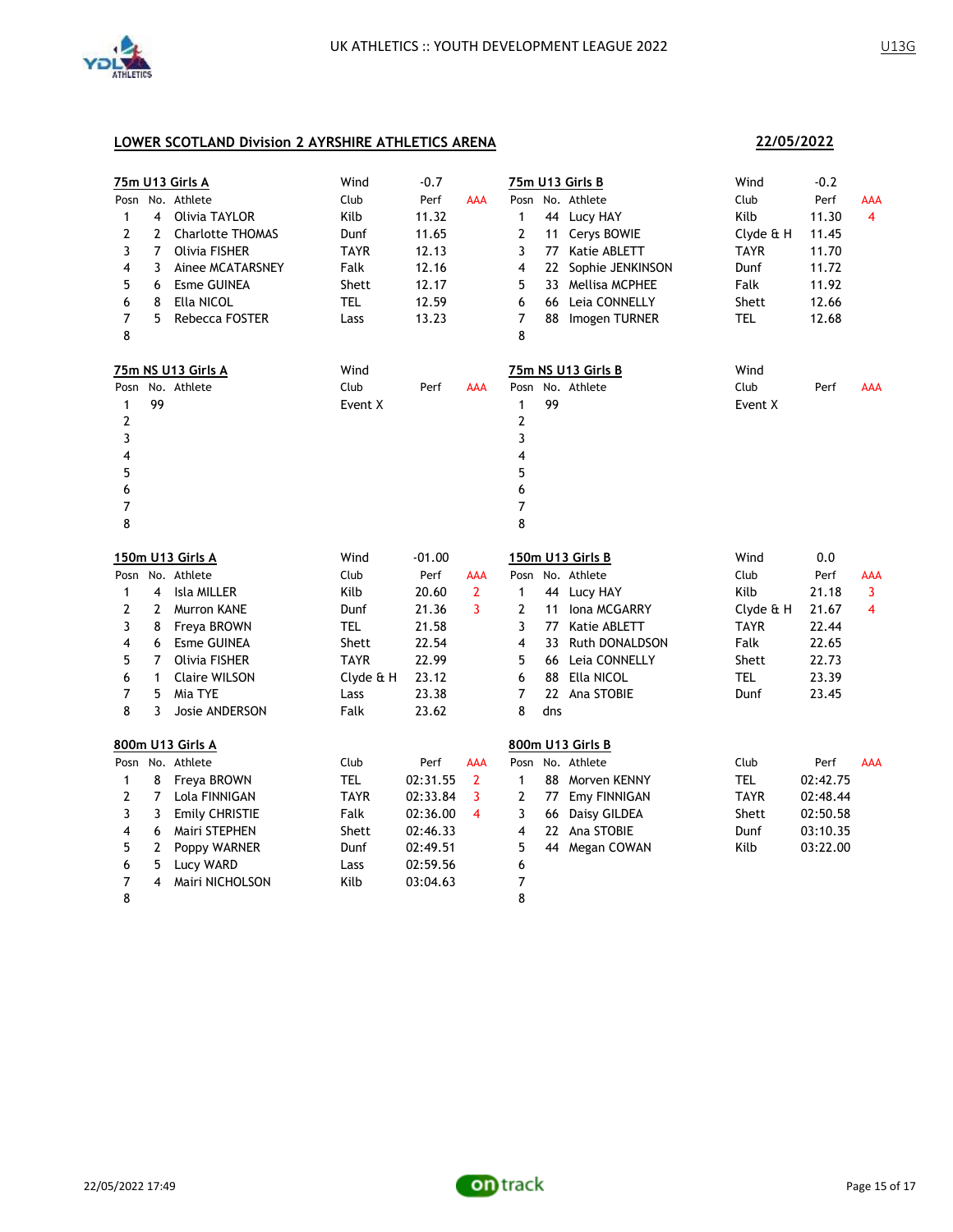

| 800m NS U13 Girls A                          |                                                 |                                                                                                                                                                 |                                                                                  |                                                                     |                       | 800m NS U13 Girls B                                                                                     |                              |                                                                                                                                       |                                                                                 |                                                              |                 |
|----------------------------------------------|-------------------------------------------------|-----------------------------------------------------------------------------------------------------------------------------------------------------------------|----------------------------------------------------------------------------------|---------------------------------------------------------------------|-----------------------|---------------------------------------------------------------------------------------------------------|------------------------------|---------------------------------------------------------------------------------------------------------------------------------------|---------------------------------------------------------------------------------|--------------------------------------------------------------|-----------------|
| Posn<br>1<br>2<br>3<br>4<br>5<br>6<br>7<br>8 | 99                                              | No. Athlete                                                                                                                                                     | Club<br>Event X                                                                  | Perf                                                                | AAA                   | Posn<br>$\mathbf{1}$<br>$\overline{2}$<br>3<br>$\overline{\mathbf{4}}$<br>5<br>6<br>$\overline{7}$<br>8 | 99                           | No. Athlete                                                                                                                           | Club<br>Event X                                                                 | Perf                                                         | AAA             |
|                                              |                                                 | 1200m U13 Girls A                                                                                                                                               |                                                                                  |                                                                     |                       |                                                                                                         |                              | 1200m U13 Girls B                                                                                                                     |                                                                                 |                                                              |                 |
| Posn<br>1<br>2<br>3<br>4<br>5<br>6<br>7<br>8 | 8<br>3<br>$\overline{7}$<br>2<br>4<br>11        | No. Athlete<br>Cerys WRIGHT<br>Josie ANDERSON<br>Ella MCMILLAN<br><b>Briony ARGO</b><br><b>Amelie KERR</b><br>Cerys BOWIE                                       | Club<br><b>TEL</b><br>Falk<br><b>TAYR</b><br>Dunf<br>Kilb<br>Clyde & H 04:50.00  | Perf<br>03:57.47<br>04:19.57<br>04:37.48<br>04:39.63<br>04:43.11    | AAA<br>$\overline{2}$ | Posn<br>$\mathbf{1}$<br>$\overline{2}$<br>3<br>$\overline{\mathbf{4}}$<br>5<br>6<br>7<br>8              | 88<br>33<br>44               | No. Athlete<br>Imogen TURNER<br>Ruth DONALDSON<br><b>Emily VENNARD</b><br>77 Laurie MCALPINE                                          | Club<br><b>TEL</b><br>Falk<br>Kilb<br><b>TAYR</b>                               | Perf<br>04:22.98<br>04:45.20<br>04:46.41<br>05:01.26         | <b>AAA</b><br>1 |
|                                              |                                                 | 70m Hurdles U13 Girls A                                                                                                                                         | Wind                                                                             | 1.0                                                                 |                       |                                                                                                         |                              | 70m Hurdles U13 Girls B                                                                                                               | Wind                                                                            | 1.0                                                          |                 |
| Posn<br>1<br>2<br>3<br>4<br>5<br>6<br>7<br>8 | $\mathbf{2}$<br>8<br>4<br>6                     | No. Athlete<br><b>Charlotte THOMAS</b><br>Morven KENNY<br>Mairi NICHOLSON<br>Alexia RIGG                                                                        | Club<br>Dunf<br>TEL<br>Kilb<br>Shett                                             | Perf<br>13.40<br>13.40<br>13.49<br>16.18                            | AAA                   | Posn<br>$\mathbf{1}$<br>$\overline{2}$<br>3<br>$\overline{4}$<br>5<br>6<br>7<br>8                       | 77                           | No. Athlete<br>Emy FINNIGAN<br>66 Grace CONWAY<br>22 Sophie JENKINSON                                                                 | Club<br><b>TAYR</b><br>Shett<br>Dunf                                            | Perf<br>15.41<br>15.83<br>16.30                              | AAA             |
|                                              |                                                 | Long Jump U13 Girls A                                                                                                                                           |                                                                                  |                                                                     |                       |                                                                                                         |                              | Long Jump U13 Girls B                                                                                                                 |                                                                                 |                                                              |                 |
| Posn<br>1<br>2<br>3<br>4<br>5<br>6<br>7<br>8 | 4<br>1<br>88<br>66<br>$\overline{2}$<br>77<br>5 | Bib Athlete<br>Olivia TAYLOR<br><b>Iona MCGARRY</b><br>Morven KENNY<br>Mairi STEPHEN<br><b>Charlotte THOMAS</b><br>33 Mellisa MCPHEE<br>Emy FINNIGAN<br>Mia TYE | Club<br>Kilb<br>Clyde & H<br><b>TEL</b><br>Shett<br>Dunf<br>Falk<br>TAYR<br>Lass | Perf<br>4.0<br>3.76<br>3.72<br>3.64<br>3.42<br>3.34<br>3.27<br>3.06 | AAA<br>4              | Posn<br>$\mathbf{1}$<br>$\overline{2}$<br>3<br>$\overline{\mathbf{4}}$<br>5<br>6<br>7<br>8              | 8<br>11<br>6<br>3<br>7<br>22 | Bib Athlete<br>Cerys WRIGHT<br>Cerys BOWIE<br>Alexia RIGG<br><b>Emily CHRISTIE</b><br>44 Megan COWAN<br>Ella MCMILLAN<br>Poppy WARNER | Club<br><b>TEL</b><br>Clyde & H<br>Shett<br>Falk<br>Kilb<br><b>TAYR</b><br>Dunf | Perf<br>3.64<br>3.56<br>3.35<br>3.30<br>3.29<br>3.10<br>2.80 | <b>AAA</b>      |